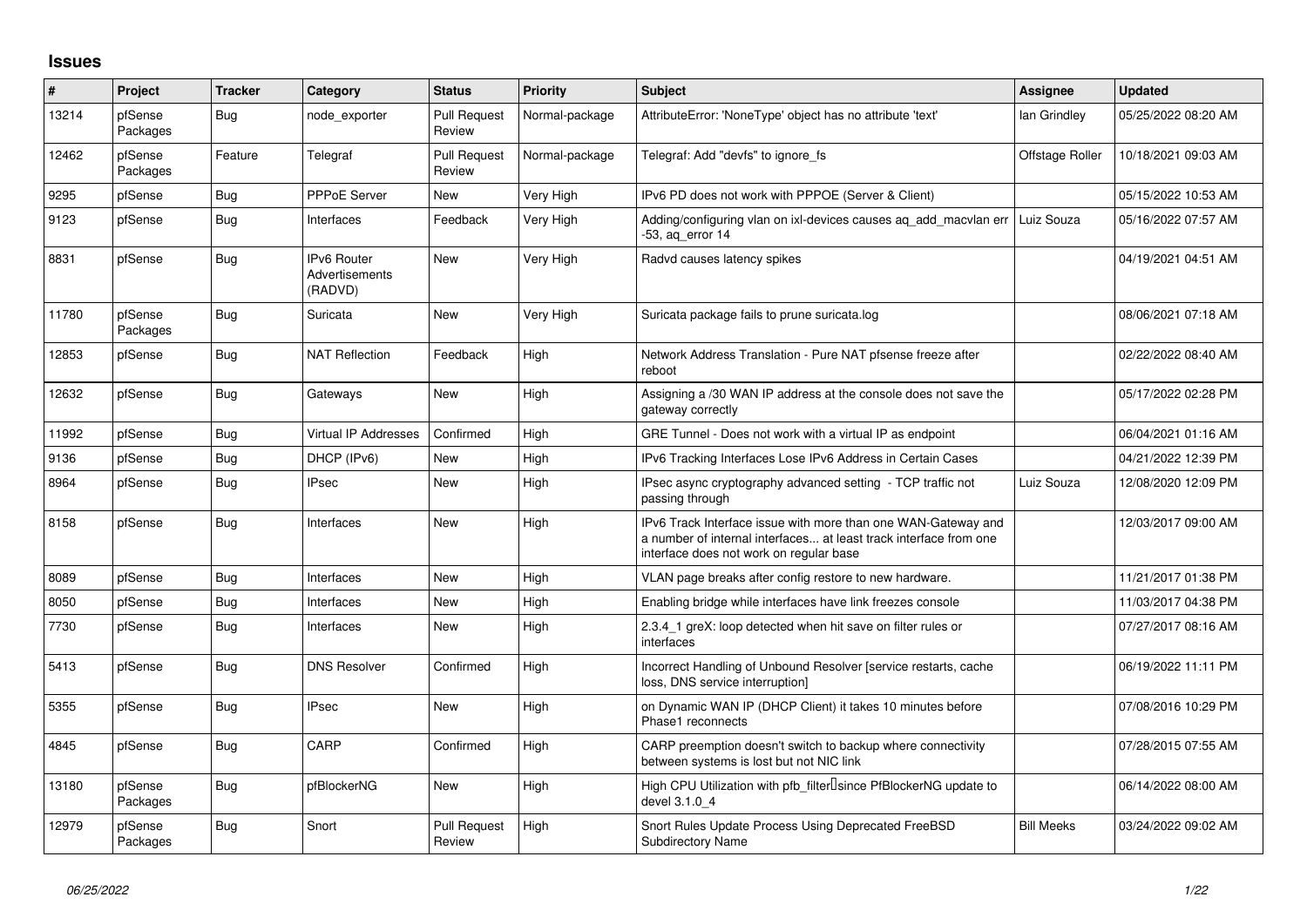| #     | Project             | Tracker    | Category           | <b>Status</b> | <b>Priority</b> | <b>Subject</b>                                                                                            | Assignee              | <b>Updated</b>      |
|-------|---------------------|------------|--------------------|---------------|-----------------|-----------------------------------------------------------------------------------------------------------|-----------------------|---------------------|
| 12732 | pfSense<br>Packages | <b>Bug</b> | squidguard         | New           | High            | Squid https filtering squidguard acl target list - erratic behaviour                                      |                       | 01/26/2022 09:11 AM |
| 12608 | pfSense<br>Packages | <b>Bug</b> | WireGuard          | <b>New</b>    | High            | WireGuard tunnels monitored by dpinger causing system to stop<br>routing completely in certain situations | Christian<br>McDonald | 12/16/2021 03:14 PM |
| 11936 | pfSense<br>Packages | <b>Bug</b> | <b>FRR</b>         | Incomplete    | High            | FRR does not connect BGP when using password                                                              |                       | 05/19/2021 08:12 AM |
| 11572 | pfSense<br>Packages | <b>Bug</b> | pfBlockerNG        | New           | High            | Auto created firewall rules have IPv4 as protocol only - even for<br>IPv6 lists.                          |                       | 06/25/2022 10:59 AM |
| 11563 | pfSense<br>Packages | <b>Bug</b> | <b>BIND</b>        | New           | High            | BIND GUI writes TXT records > 255 characters                                                              |                       | 02/27/2021 07:11 AM |
| 11158 | pfSense<br>Packages | <b>Bug</b> | <b>FRR</b>         | <b>New</b>    | High            | <b>FRR Prefix Lists</b>                                                                                   |                       | 12/30/2020 04:55 PM |
| 11135 | pfSense<br>Packages | <b>Bug</b> | haproxy            | Feedback      | High            | HAproxy OCSP reponse crontab bug                                                                          | Viktor Gurov          | 09/10/2021 11:51 AM |
| 10760 | pfSense<br>Packages | Bug        | <b>BIND</b>        | <b>New</b>    | High            | pfSense BIND 9.14.12 server terminates due to assertion failure                                           |                       | 07/11/2020 04:53 PM |
| 10252 | pfSense<br>Packages | Bug        | pfBlockerNG        | New           | High            | pfblockerng-devel                                                                                         |                       | 02/11/2020 05:18 PM |
| 9724  | pfSense<br>Packages | Bug        | pfBlockerNG        | <b>New</b>    | High            | pfblockerng-firewall-filter-service-will-not-start                                                        |                       | 09/05/2019 06:32 AM |
| 8513  | pfSense<br>Packages | Bug        | FreeRADIUS         | New           | High            | Freeradius 3.x Idap problem                                                                               |                       | 02/18/2019 05:22 PM |
| 8438  | pfSense<br>Packages | <b>Bug</b> | haproxy            | New           | High            | haproxy: can't use ACL for cert with http-response actions                                                |                       | 05/24/2018 01:12 PM |
| 7388  | pfSense<br>Packages | <b>Bug</b> | Suricata           | New           | High            | Suricata does not property recognize MTU for PPPOE interfaces                                             |                       | 03/15/2017 05:17 AM |
| 6988  | pfSense<br>Packages | <b>Bug</b> | Snort              | New           | High            | SNORT Package PHP memory error                                                                            |                       | 06/28/2018 10:00 PM |
| 12607 | pfSense Plus        | Bug        | Hardware / Drivers | <b>New</b>    | High            | Instability with Snort Inline with AWS Instances                                                          |                       | 01/10/2022 09:03 PM |
| 12160 | pfSense<br>Packages | Regression | syslog-ng          | Feedback      | High            | An invalid configuration is generated when choosing TLS as the<br>default protocol                        | Jim Pingle            | 07/23/2021 03:27 PM |
| 11534 | pfSense<br>Packages | Regression | FreeRADIUS         | New           | High            | FreeRADIUS EAP anonymous connection forbidden out-of-tunnel                                               |                       | 07/14/2021 02:32 AM |
| 13183 | pfSense Plus        | Regression | Dashboard          | Feedback      | High            | ZFS module is loaded on systems without ZFS                                                               | Christian<br>McDonald | 05/23/2022 10:11 AM |
| 13227 | pfSense             | Feature    | IPsec              | New           | High            | Enable IPSec Virtual IP Pool assignment by Radius for Mobile<br>Users - SIMPLE FIX                        |                       | 05/27/2022 10:15 AM |
| 12746 | pfSense             | Feature    | Interfaces         | New           | High            | IPoE feature for WAN interface                                                                            |                       | 02/01/2022 01:42 AM |
| 7521  | pfSense             | Feature    | Package System     | New           | High            | Package Updates via Mirror                                                                                |                       | 05/04/2017 08:21 PM |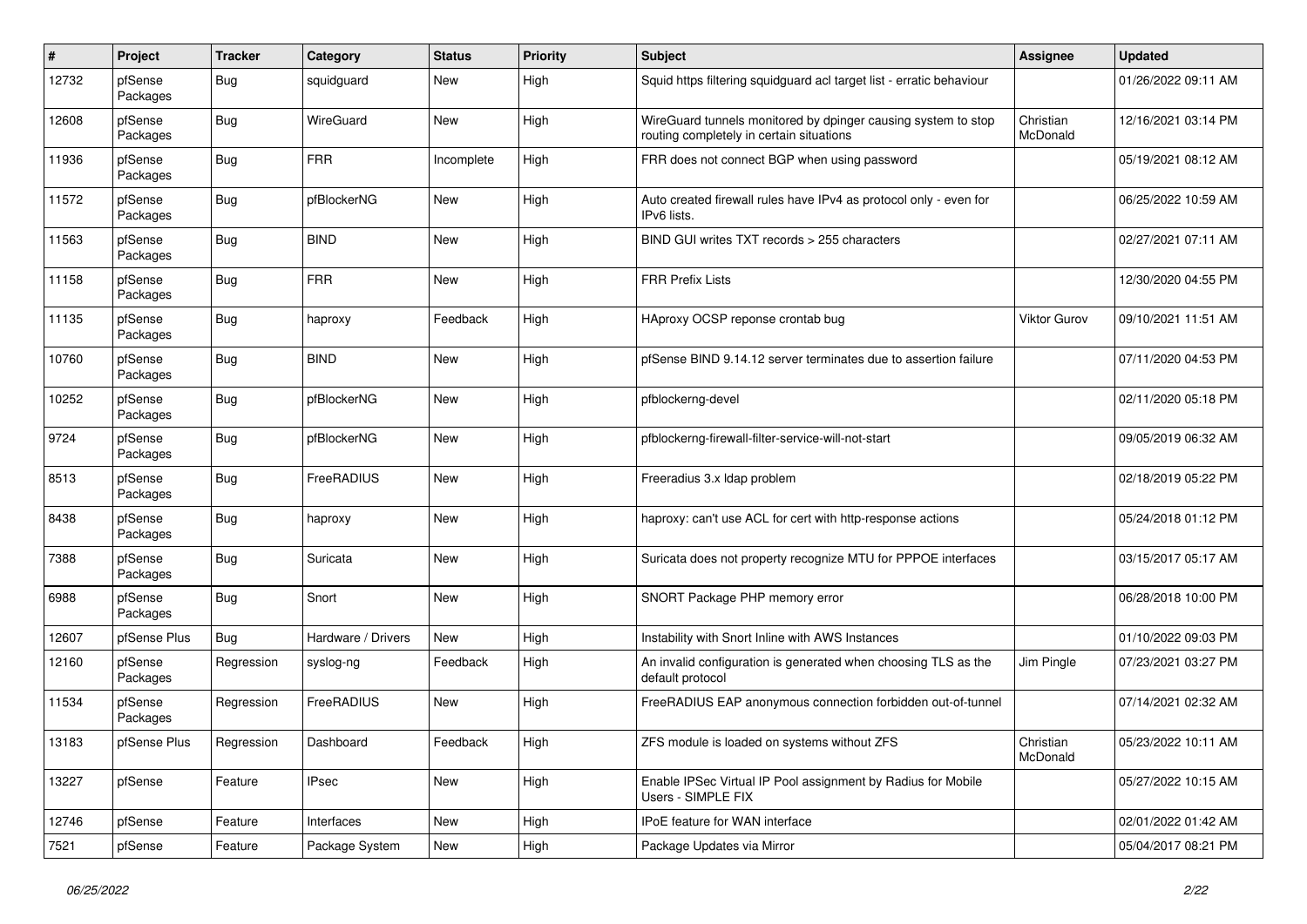| #     | Project             | <b>Tracker</b>   | Category                 | <b>Status</b>                 | <b>Priority</b> | <b>Subject</b>                                                                                                 | Assignee                       | <b>Updated</b>      |
|-------|---------------------|------------------|--------------------------|-------------------------------|-----------------|----------------------------------------------------------------------------------------------------------------|--------------------------------|---------------------|
| 13179 | pfSense<br>Packages | Feature          | pfBlockerNG              | <b>New</b>                    | High            | Search based on CIDR                                                                                           |                                | 05/17/2022 09:45 AM |
| 12932 | pfSense<br>Packages | Feature          | pfBlockerNG              | <b>New</b>                    | High            | pfblockerng per user whitelist                                                                                 |                                | 03/11/2022 11:08 AM |
| 12520 | pfSense<br>Packages | Feature          | Squid                    | <b>New</b>                    | High            | [Squid] - Allow or Deny Mappings from IP/Host/GeoIP sources                                                    |                                | 11/12/2021 02:13 PM |
| 9046  | pfSense<br>Packages | Feature          | Telegraf                 | <b>New</b>                    | High            | telegraf feature request                                                                                       |                                | 02/18/2019 03:38 PM |
| 12354 | pfSense<br>Packages | Todo             | haproxy                  | Feedback                      | High            | Update haproxy-devel to mitigate CVE-2021-40346                                                                | Viktor Gurov                   | 05/12/2022 08:50 AM |
| 13301 | pfSense             | Bug              | <b>IPsec</b>             | <b>Pull Request</b><br>Review | Normal          | Bug #13239 = $(?)$ = #12645 appease not fixed - ipv6 based ipsec<br>vpn tunnel bug found with fqdn remote host |                                | 06/25/2022 05:41 AM |
| 13298 | pfSense             | Bug              | <b>Dynamic DNS</b>       | <b>Pull Request</b><br>Review | Normal          | Dynv6 does not check response code when updating                                                               | <b>Tiago Beling</b><br>d'Avila | 06/24/2022 07:47 AM |
| 13295 | pfSense             | Bug              | Gateway Monitoring       | Pull Request<br>Review        | Normal          | Incorrect function parameters for "get dpinger status()" call in<br>`qwlb.inc``                                |                                | 06/24/2022 07:25 AM |
| 13288 | pfSense             | Bug              | Configuration<br>Backend | <b>New</b>                    | Normal          | Encode FreeRADIUS Custom Options                                                                               |                                | 06/20/2022 10:36 AM |
| 13280 | pfSense             | Bug              | Unknown                  | <b>New</b>                    | Normal          | Entries duplicated in /boot/loader.conf                                                                        |                                | 06/19/2022 11:11 AM |
| 13279 | pfSense             | <b>Bug</b>       | Interfaces               | <b>New</b>                    | Normal          | DHCP config override affects Gateway installation.                                                             |                                | 06/17/2022 07:25 AM |
| 13277 | pfSense             | <b>Bug</b>       | <b>IGMP Proxy</b>        | <b>New</b>                    | Normal          | IGMP Proxy webConfigurator Page Always Produces Error                                                          |                                | 06/16/2022 07:50 PM |
| 13276 | pfSense             | Bug              | <b>IGMP Proxy</b>        | <b>New</b>                    | Normal          | IGMP Proxy Error Message for Logging Links to System Log<br>Instead of Routing Log                             |                                | 06/16/2022 07:48 PM |
| 13273 | pfSense             | Bug              | DHCP (IPv4)              | <b>New</b>                    | Normal          | dhclient can use conflicting recorded leases                                                                   |                                | 06/14/2022 11:07 AM |
| 13267 | pfSense             | Bug              | <b>OpenVPN</b>           | <b>New</b>                    | Normal          | dpinger continues to run on OpenVPN gateway after OpenVPN<br>service is stopped.                               |                                | 06/12/2022 02:49 PM |
| 13254 | pfSense             | <b>Bug</b>       | <b>DNS Resolver</b>      | <b>New</b>                    | Normal          | DNS resolver does not update "unbound.conf" file during link<br>down events                                    |                                | 06/08/2022 07:55 AM |
| 13253 | pfSense             | Bug              | DHCP (IPv6)              | <b>New</b>                    | Normal          | dhcp6c" is not restarted when applying settings when multiple<br>WANs are configured for DHCP6                 |                                | 06/06/2022 02:58 PM |
| 13252 | pfSense             | Bug              | Upgrade                  | <b>New</b>                    | Normal          | reduce frequency of php-fpm socket connection attempts from<br>check reload status                             |                                | 06/12/2022 11:11 AM |
| 13249 | pfSense             | <sub>i</sub> Bug | Console Menu             | New                           | Normal          | Running playback comands multiple times results in PHP error                                                   |                                | 06/06/2022 07:02 AM |
| 13243 | pfSense             | Bug              | OpenVPN                  | <b>Pull Request</b><br>Review | Normal          | OpenVPN status for multi-user VPN shows info icon to display<br>RADIUS rules when there are none to display    | Marcos<br>Mendoza              | 06/19/2022 05:53 PM |
| 13240 | pfSense             | Bug              | Rules / NAT              | New                           | Normal          | Dynamic NPt entry UI has a couple quirks                                                                       |                                | 06/02/2022 09:32 PM |
| 13237 | pfSense             | Bug              | DHCP (IPv6)              | New                           | Normal          | dhcp6c script cannot be executed safely                                                                        |                                | 06/01/2022 11:20 AM |
| 13228 | pfSense             | <b>Bug</b>       | Interfaces               | New                           | Normal          | Recovering interface gateway may not be added back into<br>gateway groups and rules when expected              | Jim Pingle                     | 05/28/2022 01:14 PM |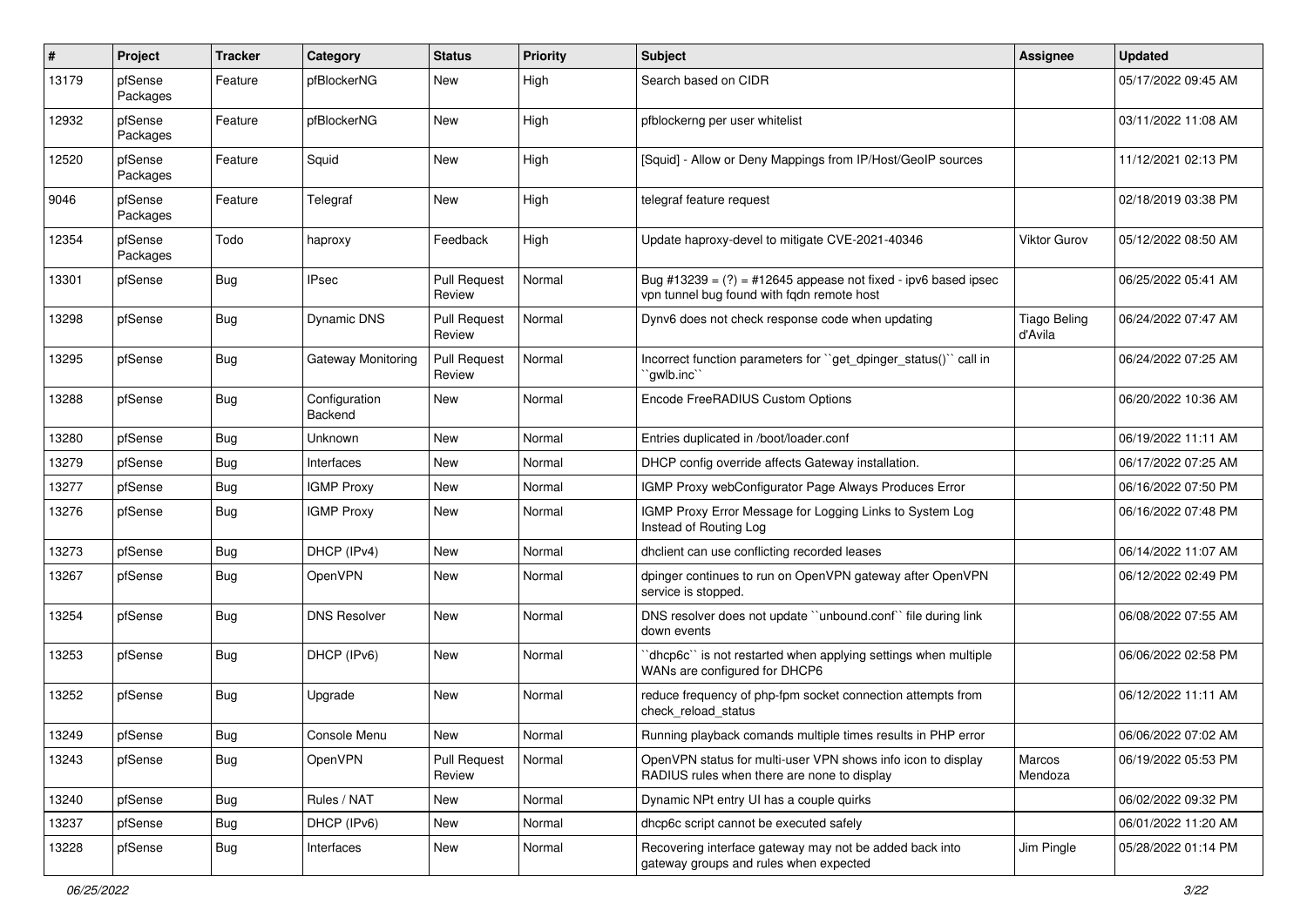| #     | Project | <b>Tracker</b> | Category                        | <b>Status</b>                 | <b>Priority</b> | <b>Subject</b>                                                                                           | <b>Assignee</b>     | <b>Updated</b>      |
|-------|---------|----------------|---------------------------------|-------------------------------|-----------------|----------------------------------------------------------------------------------------------------------|---------------------|---------------------|
| 13226 | pfSense | <b>Bug</b>     | <b>Captive Portal</b>           | Confirmed                     | Normal          | Captive Portal doesn't disconnect established OpenVPN link                                               | Reid Linnemann      | 05/30/2022 10:38 AM |
| 13225 | pfSense | Bug            | Interfaces                      | <b>New</b>                    | Normal          | Bridges with QinQ interfaces not properly set up at boot                                                 | <b>Viktor Gurov</b> | 05/27/2022 08:19 AM |
| 13224 | pfSense | Bug            | <b>Notifications</b>            | New                           | Normal          | Email notification flood when UPS (NUT) and WAN send<br>notifications                                    |                     | 05/27/2022 01:58 AM |
| 13222 | pfSense | Bug            | UPnP/NAT-PMP                    | New                           | Normal          | CARP IP does not listen for NAT-PMP packets                                                              |                     | 05/26/2022 02:28 PM |
| 13218 | pfSense | Bug            | Interfaces                      | <b>Pull Request</b><br>Review | Normal          | GIF-based interface MTU is assigned to parent interface on boot<br>when parent interface is a LAGG       | <b>Viktor Gurov</b> | 05/27/2022 05:25 AM |
| 13217 | pfSense | Bug            | DHCP (IPv4)                     | <b>New</b>                    | Normal          | dhclient using default pid file location which does not exist                                            | <b>Viktor Gurov</b> | 05/26/2022 08:09 AM |
| 13215 | pfSense | Bug            | <b>Captive Portal</b>           | Assigned                      | Normal          | Allowed MAC/IP/Hostname traffic counts for authorized users                                              | Reid Linnemann      | 05/31/2022 05:31 PM |
| 13167 | pfSense | Bug            | Dynamic DNS                     | New                           | Normal          | phpDynDNS: DigitalOcean ddns update fails (bad request, invalid<br>character '-' in request_id)          |                     | 06/16/2022 09:30 PM |
| 13158 | pfSense | Bug            | Web Interface                   | <b>New</b>                    | Normal          | Input validation error when applying limiter changes                                                     |                     | 05/14/2022 05:32 PM |
| 13102 | pfSense | <b>Bug</b>     | <b>IPsec</b>                    | New                           | Normal          | Deleting an IPSec tunnel doesn't destroy the SA (SADs/SPDs),<br>causes crash in status_ipsec.php         | <b>Viktor Gurov</b> | 05/20/2022 01:07 PM |
| 13093 | pfSense | Bug            | Authentication                  | In Progress                   | Normal          | LDAP authentication fails with extended query and RFC2307<br>group lookups enabled                       | Chris Linstruth     | 05/31/2022 07:20 AM |
| 13090 | pfSense | <b>Bug</b>     | <b>OpenVPN</b>                  | <b>New</b>                    | Normal          | OpenVPN: do not use legacy deprecated netbios settings                                                   | Jim Pingle          | 04/22/2022 11:19 AM |
| 13089 | pfSense | Bug            | OpenVPN                         | New                           | Normal          | OpenVPN: fix some netbios options were preserved even if teh<br>Netbios option was unchecked             | Jim Pingle          | 04/22/2022 11:06 AM |
| 13088 | pfSense | Bug            | OpenVPN                         | New                           | Normal          | OpenVPN Client Overrides: properly hide/show form fields                                                 | Jim Pingle          | 06/08/2022 09:15 AM |
| 13087 | pfSense | <b>Bug</b>     | <b>OpenVPN</b>                  | <b>New</b>                    | Normal          | OpenVPN Server: hide WINS servers list when netbios option is<br>unchecked while WINS servers is checked |                     | 04/22/2022 10:29 AM |
| 13076 | pfSense | Bug            | Gateway Monitoring              | <b>New</b>                    | Normal          | Marking a gateway as down does not affect IPsec entries using<br>gateway groups                          |                     | 06/03/2022 10:32 AM |
| 13068 | pfSense | Bug            | Aliases / Tables                | <b>New</b>                    | Normal          | Error loading rules when URL Table IPs content is empty                                                  |                     | 04/17/2022 09:07 PM |
| 13067 | pfSense | Bug            | FilterDNS                       | New                           | Normal          | filterdns resolve interval is twice the intended value                                                   |                     | 04/17/2022 07:45 PM |
| 13051 | pfSense | Bug            | <b>Traffic Shaper</b><br>(ALTQ) | New                           | Normal          | Firewall traffic shaper by interface selection unknow                                                    |                     | 04/12/2022 07:03 AM |
| 13046 | pfSense | Bug            | Rules / NAT                     | New                           | Normal          | Floating rule applied to IPv6 interface with a SLAAC DHCPv6<br>gateway reports error on boot             |                     | 04/11/2022 09:50 AM |
| 13014 | pfSense | Bug            | <b>IPsec</b>                    | New                           | Normal          | Charon.vici can get in a bad state                                                                       | Mateusz Guzik       | 05/24/2022 05:05 PM |
| 13003 | pfSense | Bug            | Hardware / Drivers              | New                           | Normal          | Malicious Driver Detection event on ixl driver                                                           |                     | 06/25/2022 05:00 PM |
| 12960 | pfSense | Bug            | Installer                       | New                           | Normal          | VGA installer image defaults to serial console, serial console is<br>default in GUI settings             |                     | 05/10/2022 03:19 PM |
| 12959 | pfSense | Bug            | DHCP (IPv4)                     | Feedback                      | Normal          | dhcplease process wrongly update host file if client-hostname is<br>empty                                |                     | 03/28/2022 10:26 AM |
| 12950 | pfSense | Bug            | Routing                         | New                           | Normal          | OpenVPN as default gateway does not get set at boot time                                                 |                     | 04/09/2022 05:46 PM |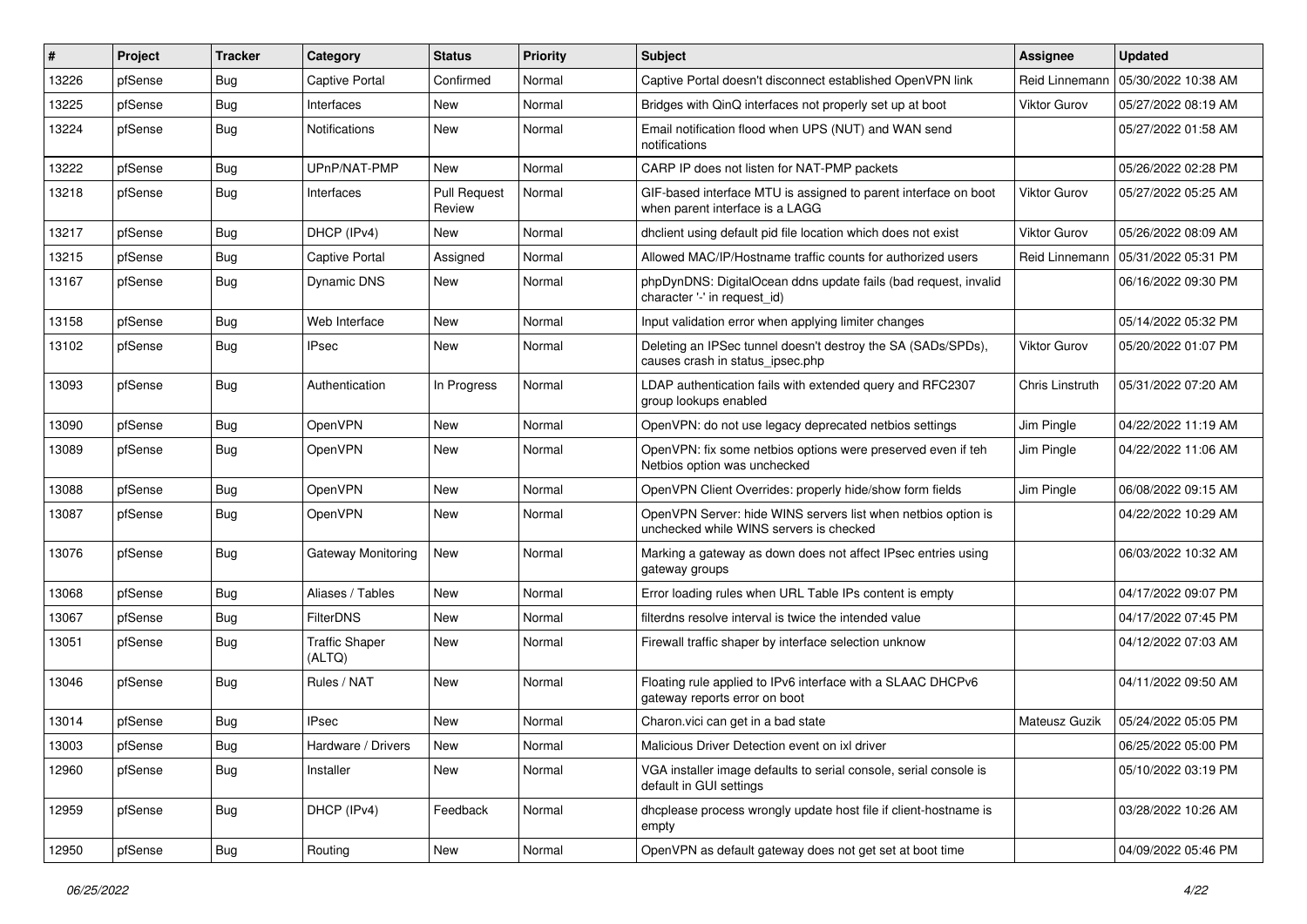| $\#$  | Project | <b>Tracker</b>   | Category                                        | <b>Status</b>                 | <b>Priority</b> | <b>Subject</b>                                                                                | <b>Assignee</b> | <b>Updated</b>      |
|-------|---------|------------------|-------------------------------------------------|-------------------------------|-----------------|-----------------------------------------------------------------------------------------------|-----------------|---------------------|
| 12947 | pfSense | Bug              | DHCP (IPv6)                                     | New                           | Normal          | DHCP6 client does not take any action if the interface IPv6<br>address changes during renewal |                 | 06/19/2022 09:34 PM |
| 12942 | pfSense | Bug              | Gateways                                        | New                           | Normal          | Code to kill states for old gateway when reconnecting an interface<br>is incorrect            | Jim Pingle      | 03/22/2022 01:25 PM |
| 12938 | pfSense | Bug              | IPv6 Router<br><b>Advertisements</b><br>(RADVD) | <b>New</b>                    | Normal          | MaxRtrAdvInterval would allow stale DNS servers to be deleted<br>faster                       |                 | 03/12/2022 09:37 AM |
| 12927 | pfSense | Bug              | OpenVPN                                         | <b>New</b>                    | Normal          | OpenVPN with OCSP enabled allows connections with revoked<br>certificates                     |                 | 03/24/2022 08:22 AM |
| 12926 | pfSense | Bug              | Interfaces                                      | Feedback                      | Normal          | Changing LAGG type on CARP interfaces makes VIPs go to an<br>"init" State                     |                 | 03/10/2022 10:52 AM |
| 12922 | pfSense | Bug              | DHCP (IPv4)                                     | New                           | Normal          | Classless static routes received on DHCP WAN can override<br>chosen default gateway           |                 | 03/28/2022 10:08 AM |
| 12920 | pfSense | Bug              | Gateway Monitoring                              | <b>Pull Request</b><br>Review | Normal          | Gateway behavior differs when the gateway does not exist in<br>config.xml                     | Viktor Gurov    | 06/12/2022 01:27 PM |
| 12905 | pfSense | Bug              | Web Interface                                   | New                           | Normal          | Add VLAN Re-assignment to Import Interface Mismatch Wizard                                    |                 | 03/07/2022 08:05 AM |
| 12888 | pfSense | Bug              | Rules / NAT                                     | New                           | Normal          | pfSense sends un-NATed packets during OpenVPN startup                                         |                 | 03/01/2022 03:13 PM |
| 12878 | pfSense | <b>Bug</b>       | <b>Traffic Shaper</b><br>(ALTQ)                 | Incomplete                    | Normal          | Traffic shaping by interface, route queue bandwidth inbound, out<br>by a large factor.        |                 | 06/06/2022 07:03 AM |
| 12877 | pfSense | Bug              | Dynamic DNS                                     | Feedback                      | Normal          | Cloudflare DynDNS fails to update more than two addresses                                     |                 | 05/29/2022 06:56 PM |
| 12875 | pfSense | Bug              | Package System                                  | New                           | Normal          | Import zabbix-agent6 and zabbix-proxy6 from FreeBSD Ports                                     |                 | 05/28/2022 06:50 PM |
| 12857 | pfSense | Bug              | Gateways                                        | <b>New</b>                    | Normal          | Firewall gateway goes away when making changes to Bridge0<br>device                           |                 | 02/27/2022 11:20 AM |
| 12849 | pfSense | Bug              | <b>Operating System</b>                         | New                           | Normal          | pfsync kernel crash on reboot                                                                 | Mateusz Guzik   | 02/22/2022 02:02 PM |
| 12829 | pfSense | <b>Bug</b>       | <b>Traffic Shaper</b><br>(Limiters)             | Feedback                      | Normal          | Dummynet kernel module fails to load after upgrade.                                           |                 | 03/17/2022 09:26 AM |
| 12828 | pfSense | Bug              | Wireless                                        | <b>New</b>                    | Normal          | pfSense keeps crashing (Fatal trap 12: page fault while in kernel<br>mode)                    |                 | 02/21/2022 07:55 AM |
| 12823 | pfSense | Bug              | DHCP (IPv6)                                     | New                           | Normal          | Multiple DHCP6 WAN connections PPPoE interface 'defached'<br>status                           |                 | 02/18/2022 05:39 AM |
| 12811 | pfSense | <b>Bug</b>       | Gateway Monitoring                              | New                           | Normal          | Services are not restarted when PPP interfaces connect                                        | Jim Pingle      | 05/31/2022 05:34 PM |
| 12797 | pfSense | <b>Bug</b>       | UPnP/NAT-PMP                                    | New                           | Normal          | UPnP+STUN forms invalid outbound NAT rules using the external<br>address discovered from STUN |                 | 02/15/2022 01:01 PM |
| 12796 | pfSense | Bug              | Upgrade                                         | Confirmed                     | Normal          | 2.5.2 -> 2.6.0 upgrade segfaults if certain packages are installed.                           |                 | 05/24/2022 07:43 AM |
| 12774 | pfSense | <b>Bug</b>       | Backup / Restore                                | New                           | Normal          | Picture widget image is not saved in backup                                                   |                 | 04/04/2022 04:48 AM |
| 12764 | pfSense | <b>Bug</b>       | Gateways                                        | New                           | Normal          | VTI gateway status is pending after assigning the VTI interface                               |                 | 02/07/2022 05:41 AM |
| 12762 | pfSense | Bug              | <b>IPsec</b>                                    | New                           | Normal          | IPsec keep alive check ignores Child SA Start Action                                          | Viktor Gurov    | 02/07/2022 11:21 AM |
| 12747 | pfSense | <sub>i</sub> Bug | Logging                                         | New                           | Normal          | System log is filled by sshguard                                                              |                 | 05/03/2022 03:08 AM |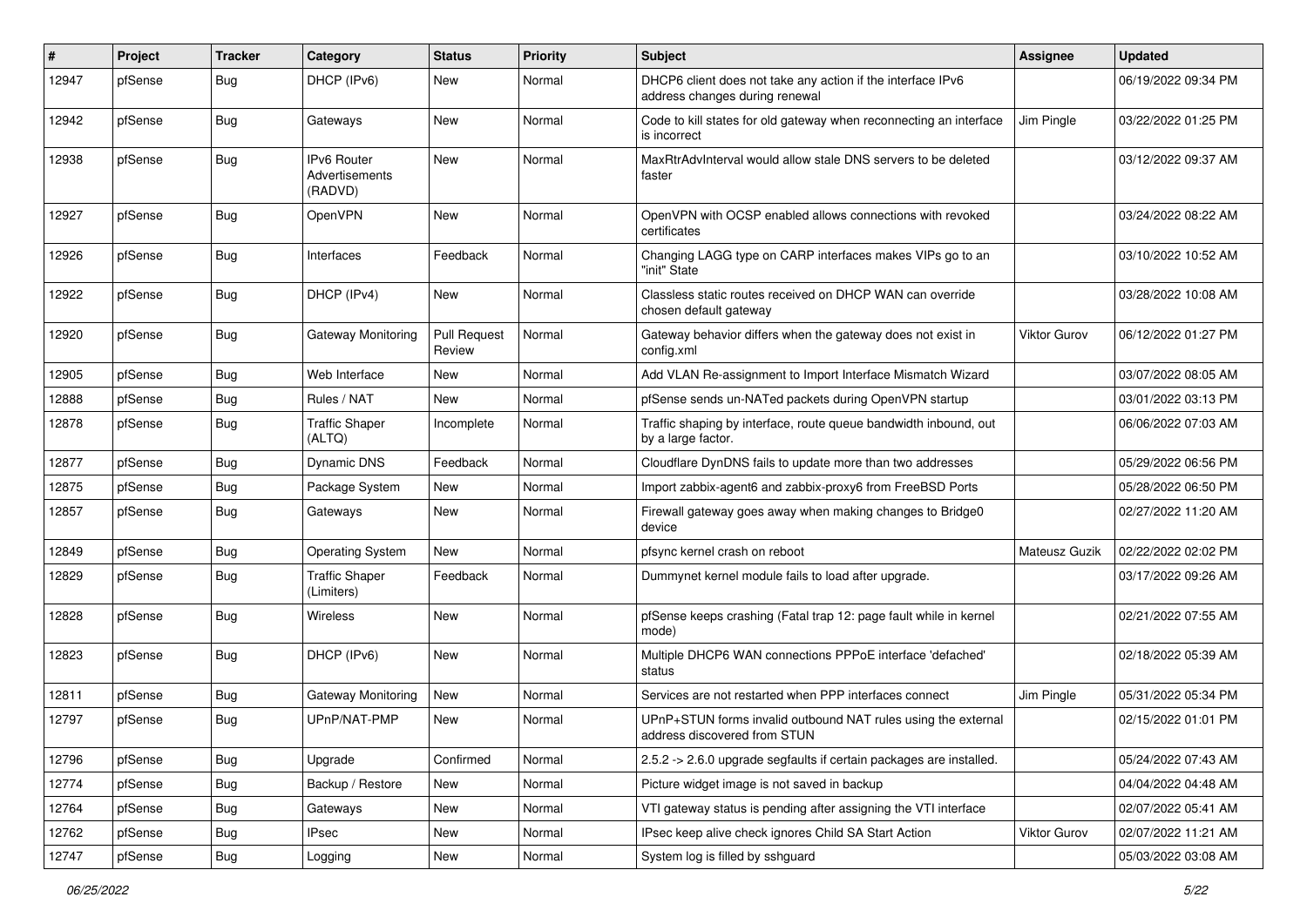| #     | Project | <b>Tracker</b> | Category                 | <b>Status</b>                 | <b>Priority</b> | <b>Subject</b>                                                                                                         | <b>Assignee</b>       | <b>Updated</b>      |
|-------|---------|----------------|--------------------------|-------------------------------|-----------------|------------------------------------------------------------------------------------------------------------------------|-----------------------|---------------------|
| 12740 | pfSense | <b>Bug</b>     | FreeBSD                  | Incomplete                    | Normal          | panic: esp input cb: Unexpected address family                                                                         |                       | 01/27/2022 01:19 PM |
| 12737 | pfSense | <b>Bug</b>     | Certificates             | New                           | Normal          | CApath is not defined by default in curl                                                                               |                       | 05/17/2022 02:30 PM |
| 12730 | pfSense | <b>Bug</b>     | Captive Portal           | <b>New</b>                    | Normal          | RADIUS accounting does not work if WAN is down                                                                         |                       | 01/26/2022 05:13 AM |
| 12726 | pfSense | <b>Bug</b>     | Authentication           | New                           | Normal          | LDAP select container button auto populate                                                                             |                       | 01/25/2022 01:48 PM |
| 12720 | pfSense | <b>Bug</b>     | Rules / NAT              | <b>Pull Request</b><br>Review | Normal          | Hide the "tag" field on non-floating tabs                                                                              | <b>Viktor Gurov</b>   | 01/24/2022 03:11 PM |
| 12715 | pfSense | <b>Bug</b>     | Authentication           | New                           | Normal          | Long system startup time when LDAP is configured and<br>unavailable during startup.                                    | Christian<br>McDonald | 01/24/2022 05:50 AM |
| 12708 | pfSense | Bug            | Aliases / Tables         | <b>New</b>                    | Normal          | alias with non resolving DNS entry breaks underlying pf table                                                          |                       | 02/20/2022 06:13 PM |
| 12705 | pfSense | <b>Bug</b>     | <b>IPsec</b>             | Incomplete                    | Normal          | ECDSA certificate does not work for IPSec VPN phase 1                                                                  |                       | 01/24/2022 03:22 PM |
| 12673 | pfSense | Bug            | Dashboard                | <b>Pull Request</b><br>Review | Normal          | Firewall Logs Widget fails to update at intervals below 5 seconds.                                                     | Viktor Gurov          | 05/17/2022 02:20 PM |
| 12648 | pfSense | Bug            | <b>Captive Portal</b>    | <b>New</b>                    | Normal          | Undocumented variables 'listenporthttp' and 'listenporthttps'                                                          |                       | 12/28/2021 10:44 AM |
| 12612 | pfSense | <b>Bug</b>     | <b>DNS Resolver</b>      | New                           | Normal          | DNS Resolver is restarted during every "rc.newwanip" event                                                             |                       | 06/03/2022 07:13 AM |
| 12563 | pfSense | <b>Bug</b>     | OpenVPN                  | <b>New</b>                    | Normal          | OpenVPN server doesn't support Framed-IPv6-Address RADIUS<br>attribute                                                 |                       | 12/03/2021 11:19 AM |
| 12552 | pfSense | <b>Bug</b>     | OpenVPN                  | New                           | Normal          | 'Pull DNS" option within OpenVPN client does not cause pfSense<br>to use DNS servers assigned by remote OpenVPN server |                       | 12/08/2021 08:45 AM |
| 12547 | pfSense | <b>Bug</b>     | <b>Operating System</b>  | Feedback                      | Normal          | unsheduled system reboot/crash                                                                                         | Mateusz Guzik         | 12/01/2021 01:20 PM |
| 12544 | pfSense | <b>Bug</b>     | <b>Operating System</b>  | <b>New</b>                    | Normal          | OpenSSH vulnerabilities                                                                                                |                       | 06/25/2022 05:47 PM |
| 12543 | pfSense | Bug            | Web Interface            | Feedback                      | Normal          | Deleteing a Outbound NAT rule gave me an empty rule and<br>displayed php error in UI.                                  |                       | 02/14/2022 04:36 AM |
| 12542 | pfSense | Bug            | Virtual IP Addresses     | New                           | Normal          | Cannot assign a same IPv6 Link-Local address to different<br>interfaces                                                |                       | 11/25/2021 01:41 AM |
| 12519 | pfSense | Bug            | Authentication           | <b>New</b>                    | Normal          | Fail authentication using special character in password via the<br><b>LDAP</b> connector                               |                       | 11/12/2021 07:39 AM |
| 12509 | pfSense | <b>Bug</b>     | OpenVPN                  | New                           | Normal          | Deffered authentication does not work with auth-gen-token<br>external-auth or pusk "auth-token"                        |                       | 11/08/2021 04:01 AM |
| 12508 | pfSense | <b>Bug</b>     | <b>DHCP Relay</b>        | <b>New</b>                    | Normal          | DHCP Relay over VPN                                                                                                    |                       | 11/06/2021 11:25 AM |
| 12504 | pfSense | <b>Bug</b>     | Interfaces               | <b>New</b>                    | Normal          | BCM57412 NetXtreme-E 10Gb RDMA Ethernet controller issue                                                               |                       | 11/05/2021 04:51 AM |
| 12483 | pfSense | Bug            | Configuration<br>Backend | New                           | Normal          | GUI creates inconsistent config.xml                                                                                    |                       | 10/23/2021 06:48 AM |
| 12467 | pfSense | Bug            | <b>Captive Portal</b>    | <b>New</b>                    | Normal          | CP error on client disconnect after reboot                                                                             |                       | 10/17/2021 05:35 AM |
| 12464 | pfSense | <b>Bug</b>     | Logging                  | <b>Pull Request</b><br>Review | Normal          | Syslog Auth messages are sent as Emergency Level                                                                       |                       | 05/17/2022 02:20 PM |
| 12451 | pfSense | <b>Bug</b>     | Virtual IP Addresses     | New                           | Normal          | deleteVIP() does not check RFC2136 Update Source                                                                       |                       | 10/13/2021 10:06 AM |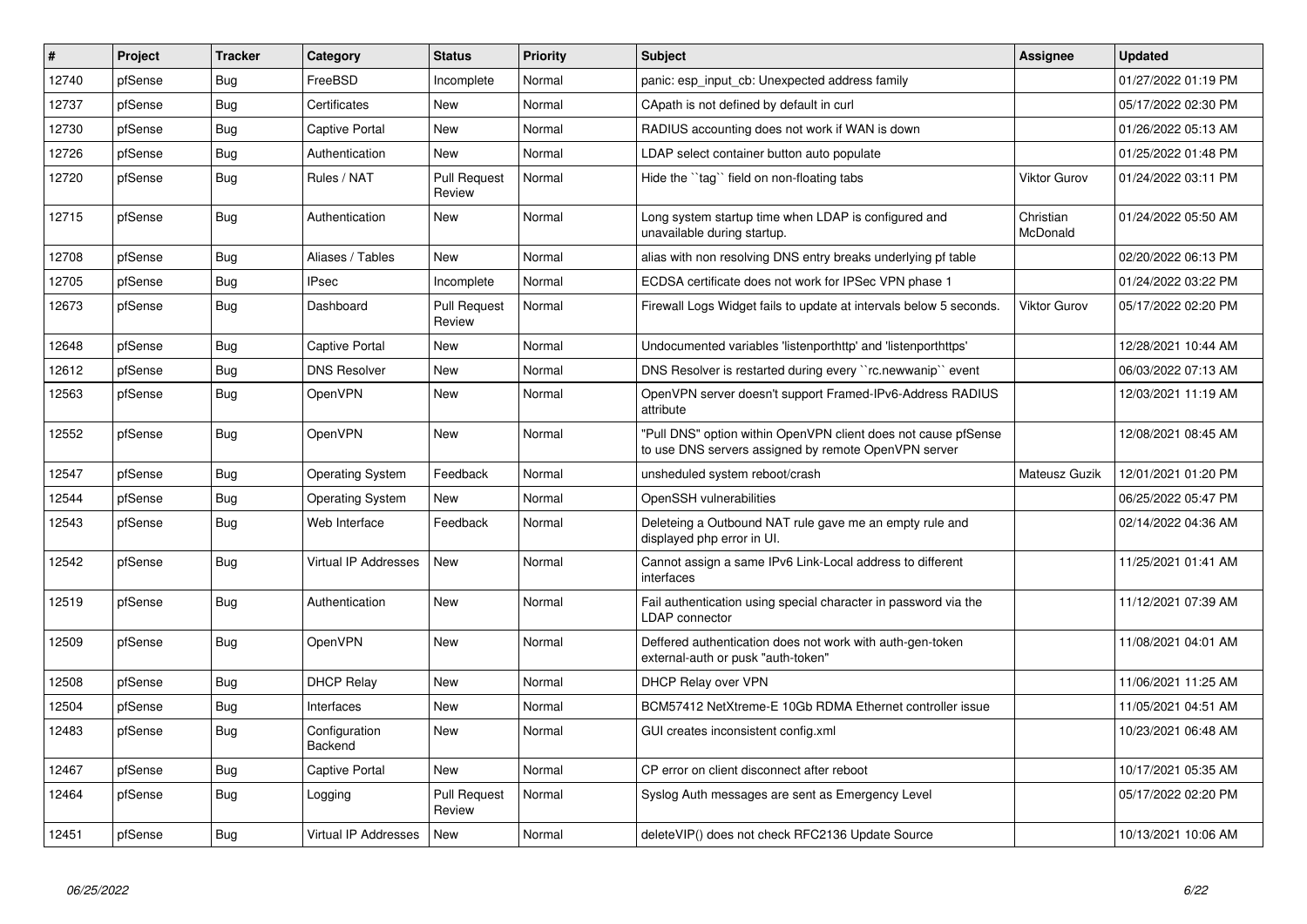| #     | <b>Project</b> | <b>Tracker</b> | Category                    | <b>Status</b>                 | <b>Priority</b> | <b>Subject</b>                                                                                                                             | <b>Assignee</b>     | <b>Updated</b>      |
|-------|----------------|----------------|-----------------------------|-------------------------------|-----------------|--------------------------------------------------------------------------------------------------------------------------------------------|---------------------|---------------------|
| 12436 | pfSense        | Bug            | PPPoE Server                | <b>New</b>                    | Normal          | Pppoe server config gui does not allow setting of chap<br>authentication, and sets the network start address for allocation to<br>$\Omega$ |                     | 10/21/2021 08:15 AM |
| 12421 | pfSense        | <b>Bug</b>     | Rules / NAT                 | <b>New</b>                    | Normal          | IPV6 limiter bug                                                                                                                           |                     | 10/02/2021 08:44 AM |
| 12401 | pfSense        | <b>Bug</b>     | <b>Traffic Graphs</b>       | <b>New</b>                    | Normal          | Traffic graphs with untagged and tagged VLAN on same interface                                                                             |                     | 09/23/2021 09:18 PM |
| 12385 | pfSense        | Bug            | <b>Virtual IP Addresses</b> | <b>Pull Request</b><br>Review | Normal          | deleteVIP() does not check 1:1 NAT and Outbound NAT rules                                                                                  | Viktor Gurov        | 05/17/2022 02:21 PM |
| 12357 | pfSense        | <b>Bug</b>     | Captive Portal              | New                           | Normal          | Captive Portal popup Logout button loads full login page in popup<br>when clicked                                                          |                     | 10/27/2021 12:10 PM |
| 12335 | pfSense        | <b>Bug</b>     | <b>IPsec</b>                | <b>New</b>                    | Normal          | <b>IPsec DNS inefficiency</b>                                                                                                              | Jim Pingle          | 04/26/2022 07:50 AM |
| 12283 | pfSense        | <b>Bug</b>     | Authentication              | <b>New</b>                    | Normal          | LDAP/RADIUS authentication servers configuration does not allow<br>source IP address to be specified                                       |                     | 08/20/2021 01:15 AM |
| 12259 | pfSense        | Bug            | Operating System            | <b>New</b>                    | Normal          | Intel em NICs Suffering Performance Degradation on FreeBSD12                                                                               |                     | 02/25/2022 09:28 PM |
| 12249 | pfSense        | <b>Bug</b>     | Backup / Restore            | <b>New</b>                    | Normal          | HAProxy causing failed ACB backups                                                                                                         |                     | 11/15/2021 11:58 PM |
| 12225 | pfSense        | <b>Bug</b>     | Authentication              | <b>Pull Request</b><br>Review | Normal          | Group membership field is not needed for remote groups                                                                                     | <b>Viktor Gurov</b> | 05/17/2022 02:21 PM |
| 12144 | pfSense        | <b>Bug</b>     | <b>Operating System</b>     | In Progress                   | Normal          | Bug in "df -t" filtering if two filesystems use the same mountpoint                                                                        | Mateusz Guzik       | 09/10/2021 10:07 AM |
| 12122 | pfSense        | <b>Bug</b>     | Web Interface               | New                           | Normal          | Perform greedy actions asychronously                                                                                                       |                     | 07/10/2021 01:10 PM |
| 12095 | pfSense        | Bug            | Authentication              | <b>New</b>                    | Normal          | Memory leak in pcscd                                                                                                                       |                     | 06/01/2022 01:01 PM |
| 12079 | pfSense        | Bug            | <b>IGMP Proxy</b>           | New                           | Normal          | IGMPProxy: kernel panic, Sleeping thread owns a non-sleepable<br>lock                                                                      | Mateusz Guzik       | 05/10/2022 03:14 PM |
| 12056 | pfSense        | Bug            | Logging                     | <b>New</b>                    | Normal          | Filterlog says "Unknown Option %u"                                                                                                         |                     | 06/18/2021 05:51 AM |
| 11960 | pfSense        | <b>Bug</b>     | Gateway Monitoring          | Feedback                      | Normal          | Gateway Monitoring Traffic Goes Out Default Gateway                                                                                        |                     | 12/20/2021 05:43 AM |
| 11953 | pfSense        | Bug            | <b>IGMP Proxy</b>           | New                           | Normal          | XG-1541 crashes when igmpproxy is enabled and network<br>interfaces status change                                                          |                     | 05/24/2021 04:55 PM |
| 11925 | pfSense        | Bug            | OpenVPN                     | New                           | Normal          | Calling-Station-Id always set to WAN IP                                                                                                    |                     | 05/14/2021 09:27 AM |
| 11872 | pfSense        | Bug            | Interfaces                  | <b>New</b>                    | Normal          | gif interfaces reporting incorrect traffic counters                                                                                        |                     | 12/30/2021 04:00 AM |
| 11786 | pfSense        | Bug            | Services                    | New                           | Normal          | SSH incomplete setup and startup fail while recovering XML<br>backup in a fresh install of pfSense 2.5.0                                   |                     | 04/17/2021 01:36 PM |
| 11778 | pfSense        | Bug            | OpenVPN                     | <b>New</b>                    | Normal          | OpenVPN uses 100% CPU after experiencing packet loss                                                                                       |                     | 02/28/2022 07:38 AM |
| 11761 | pfSense        | <b>Bug</b>     | L2TP                        | New                           | Normal          | L2TP/IPsec VPN : PPP LCP negotiation occurs before user<br>authentication                                                                  |                     | 03/31/2021 04:52 AM |
| 11759 | pfSense        | Bug            | Dashboard                   | <b>New</b>                    | Normal          | Traffic graphs on dashboard double upload on pppoe links                                                                                   |                     | 12/30/2021 04:00 AM |
| 11731 | pfSense        | <b>Bug</b>     | Hardware / Drivers          | New                           | Normal          | Missing support for Realtek USB NICs                                                                                                       |                     | 03/30/2021 04:32 AM |
| 11730 | pfSense        | <b>Bug</b>     | Web Interface               | <b>New</b>                    | Normal          | Improve visibility of option selections in dark themes                                                                                     |                     | 03/25/2021 09:38 PM |
| 11724 | pfSense        | Bug            | Package System              | New                           | Normal          | Packages unexpectedly removed when changing update branches                                                                                |                     | 03/29/2021 08:09 AM |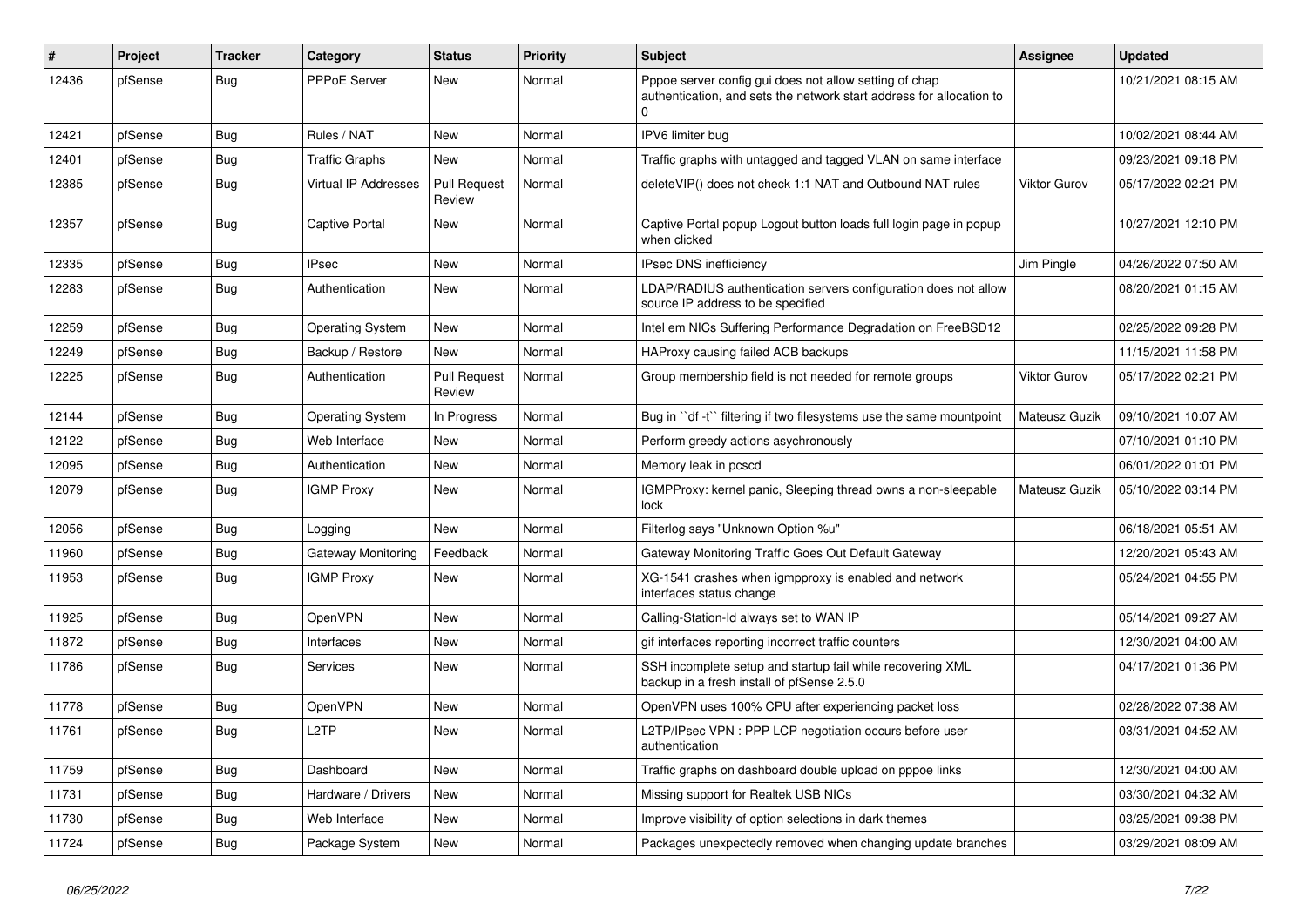| #     | Project | <b>Tracker</b> | Category                            | <b>Status</b> | <b>Priority</b> | Subject                                                                                                                                                                                         | <b>Assignee</b> | <b>Updated</b>      |
|-------|---------|----------------|-------------------------------------|---------------|-----------------|-------------------------------------------------------------------------------------------------------------------------------------------------------------------------------------------------|-----------------|---------------------|
| 11717 | pfSense | <b>Bug</b>     | Rules / NAT                         | New           | Normal          | Incorrect port forwarding rules if Destination port alias is not equal<br>to Redirect target port alias                                                                                         |                 | 03/22/2021 06:06 AM |
| 11715 | pfSense | Bug            | OpenVPN                             | New           | Normal          | OpenVPN MTU                                                                                                                                                                                     |                 | 03/22/2021 01:35 AM |
| 11666 | pfSense | <b>Bug</b>     | Logging                             | New           | Normal          | GUI Firewall log search not parsing filter.log beyond hard coded<br>limit                                                                                                                       |                 | 03/12/2021 11:38 AM |
| 11657 | pfSense | Bug            | Interfaces                          | New           | Normal          | netmap ring reinit error                                                                                                                                                                        |                 | 03/18/2021 10:32 PM |
| 11641 | pfSense | <b>Bug</b>     | Interfaces                          | New           | Normal          | On xn based interfaces without the VLANMTU flag the first VLAN<br>tag defined does not follow the parent interface MTU settings. All<br>subsequent VLAN tags follow the parent interface's MTU. |                 | 03/09/2021 06:42 PM |
| 11619 | pfSense | Bug            | Upgrade                             | New           | Normal          | Unable to upgrade 2.4.4-p3 to 2.5/21.02-p1                                                                                                                                                      |                 | 08/15/2021 10:00 AM |
| 11556 | pfSense | <b>Bug</b>     | Rules / NAT                         | <b>New</b>    | Normal          | Kill all states associated with a NAT address                                                                                                                                                   |                 | 03/19/2021 10:29 AM |
| 11548 | pfSense | <b>Bug</b>     | Rules / NAT                         | New           | Normal          | "rule expands to no valid combination" error from port forward<br>automatic rule mixing IPv4 and IPv6 elements                                                                                  |                 | 02/27/2021 03:18 PM |
| 11541 | pfSense | Bug            | OpenVPN                             | New           | Normal          | OpenVPN status does not work properly when set to TCP and<br>Concurrent Connections = 1                                                                                                         |                 | 03/02/2021 02:27 PM |
| 11539 | pfSense | Bug            | <b>IPsec</b>                        | Feedback      | Normal          | Mobile IPsec "split include" value of 0.0.0.0/0 causes some clients<br>to fail                                                                                                                  | Jim Pinale      | 05/23/2022 12:33 AM |
| 11503 | pfSense | <b>Bug</b>     | OpenVPN                             | <b>New</b>    | Normal          | Using multiple authentication backends on an OpenVPN server<br>fails                                                                                                                            |                 | 02/23/2021 12:23 PM |
| 11473 | pfSense | <b>Bug</b>     | Web Interface                       | New           | Normal          | System Activity shows invalid data on SG-3100                                                                                                                                                   |                 | 02/19/2021 08:12 PM |
| 11430 | pfSense | <b>Bug</b>     | Interfaces                          | New           | Normal          | PHP console spam after Assigning Interfaces                                                                                                                                                     |                 | 10/09/2021 10:37 AM |
| 11429 | pfSense | Bug            | Web Interface                       | <b>New</b>    | Normal          | System Log / Settings form activates "Reset Log Files" button on<br>enter                                                                                                                       |                 | 10/28/2021 01:35 PM |
| 11412 | pfSense | Bug            | Interfaces                          | New           | Normal          | LLDPD Package Doesn't Work with Switchports                                                                                                                                                     |                 | 02/12/2021 08:12 PM |
| 11363 | pfSense | Bug            | Installer                           | New           | Normal          | Clean Install 2.5.0 fails due to hardware incompability                                                                                                                                         |                 | 02/04/2021 11:06 AM |
| 11335 | pfSense | <b>Bug</b>     | Interfaces                          | New           | Normal          | Spoofing the MAC on a LAGG interface does not work for some<br>NIC types.                                                                                                                       |                 | 01/29/2021 09:10 AM |
| 11296 | pfSense | Bug            | Routing                             | New           | Normal          | Static route targets may still reachable via default route when the<br>gateway they should route through is down                                                                                | Viktor Gurov    | 05/10/2022 03:12 PM |
| 11268 | pfSense | Bug            | Web Interface                       | <b>New</b>    | Normal          | Cookie named 'id' prevents Edit form fields being set properly                                                                                                                                  |                 | 09/03/2021 06:16 AM |
| 11232 | pfSense | Bug            | <b>Operating System</b>             | New           | Normal          | Fix pfSense_fsync                                                                                                                                                                               |                 | 01/08/2021 08:53 AM |
| 11203 | pfSense | <b>Bug</b>     | Certificates                        | New           | Normal          | certificate manager very slow                                                                                                                                                                   |                 | 12/31/2020 11:57 AM |
| 11192 | pfSense | <b>Bug</b>     | <b>Traffic Shaper</b><br>(Limiters) | Feedback      | Normal          | Using Limiters causes out of order packets within one TCP or UDP<br>flow                                                                                                                        |                 | 01/06/2021 12:09 AM |
| 11184 | pfSense | Bug            | FreeBSD                             | New           | Normal          | PF: State policy cannot be configurable                                                                                                                                                         |                 | 02/09/2021 02:43 AM |
| 11177 | pfSense | <b>Bug</b>     | Dynamic DNS                         | New           | Normal          | DDNSv6 not using Check IP Services                                                                                                                                                              |                 | 12/21/2020 05:02 AM |
| 11174 | pfSense | <b>Bug</b>     | <b>Traffic Shaper</b><br>(ALTQ)     | Feedback      | Normal          | Incorrect traffic shaping on pppoe interface                                                                                                                                                    |                 | 12/21/2020 11:21 PM |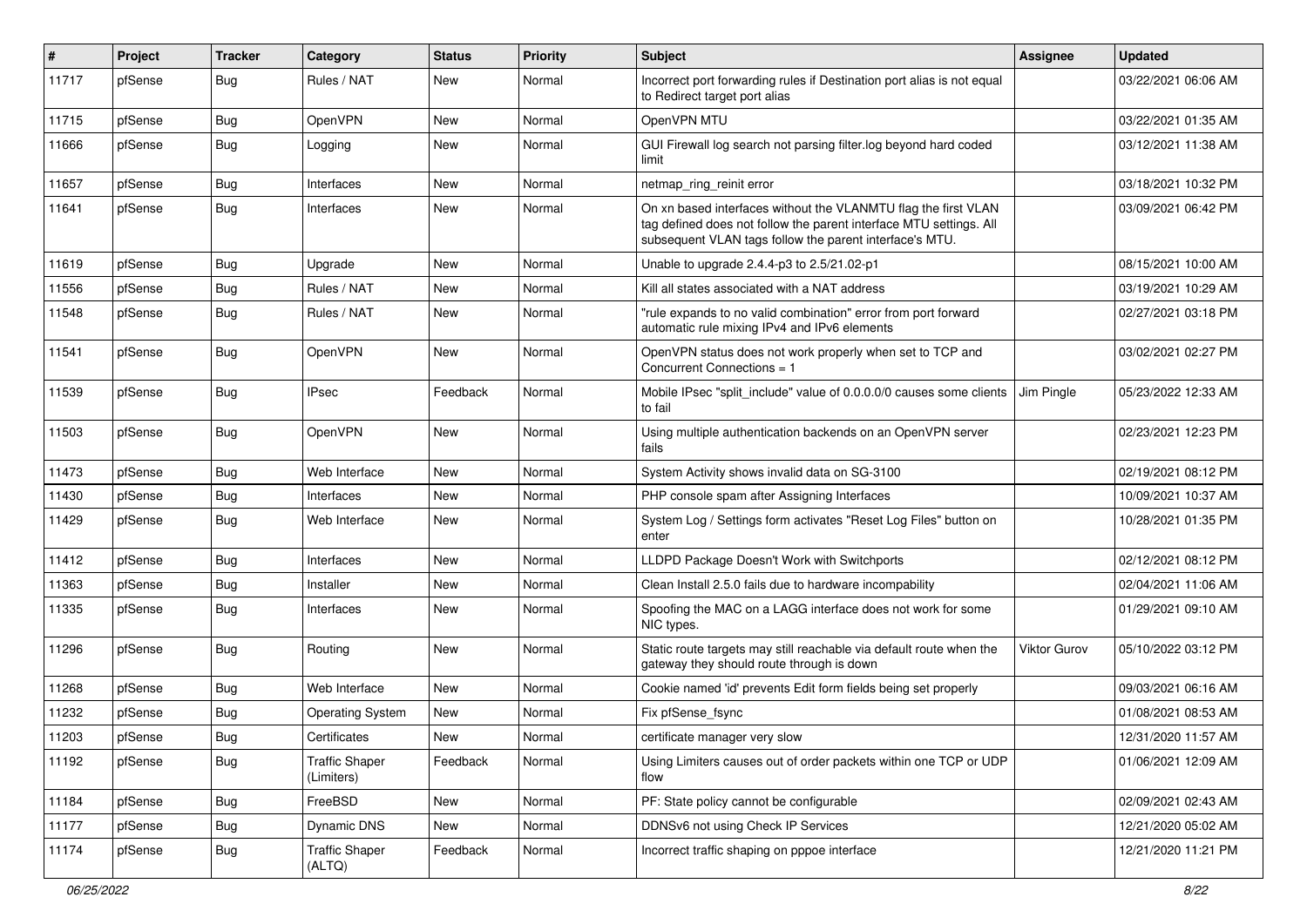| #     | Project | <b>Tracker</b> | Category                     | <b>Status</b> | Priority | <b>Subject</b>                                                                                                  | <b>Assignee</b> | <b>Updated</b>      |
|-------|---------|----------------|------------------------------|---------------|----------|-----------------------------------------------------------------------------------------------------------------|-----------------|---------------------|
| 11149 | pfSense | <b>Bug</b>     | <b>DHCP Relay</b>            | New           | Normal   | DHCP relay won't start with DHCP server behind gateway                                                          |                 | 03/22/2021 05:13 AM |
| 11147 | pfSense | <b>Bug</b>     | <b>Dynamic DNS</b>           | New           | Normal   | Domeneshop DynDNS IPv4 and IPv6                                                                                 |                 | 12/09/2020 11:47 PM |
| 11110 | pfSense | Bug            | Backup / Restore             | New           | Normal   | Backup file should be checked before restoring a specific area                                                  |                 | 12/05/2020 02:50 PM |
| 11091 | pfSense | Bug            | Interfaces                   | New           | Normal   | Interfaces set as disabled in the configuration have an UP status in<br>the operating system at boot            | Viktor Gurov    | 05/10/2022 03:12 PM |
| 10980 | pfSense | <b>Bug</b>     | Operating System             | <b>New</b>    | Normal   | rc.local is executed at login by rc.initial, and not at boot time.                                              |                 | 10/19/2020 09:39 AM |
| 10875 | pfSense | <b>Bug</b>     | Gateways                     | New           | Normal   | PPP periodic reset does not fully restore gateway group<br>round-robin functionality                            | Luiz Souza      | 11/05/2020 07:44 AM |
| 10833 | pfSense | <b>Bug</b>     | Configuration<br>Backend     | New           | Normal   | unbound exits on configuration error when link status flaps on LAN<br>interface                                 |                 | 08/13/2020 11:53 PM |
| 10822 | pfSense | Bug            | DHCP (IPv6)                  | New           | Normal   | Deprecated IPv6 prefix won't be announced as deprecated to<br>clients                                           |                 | 08/10/2020 09:23 AM |
| 10765 | pfSense | Bug            | Authentication               | <b>New</b>    | Normal   | Ampersands in Idap_extended_query are escaped twice                                                             |                 | 09/02/2020 07:55 AM |
| 10729 | pfSense | <b>Bug</b>     | Package System               | New           | Normal   | Certificate verification failed for pkg.freebsd.org                                                             |                 | 07/05/2020 01:12 AM |
| 10726 | pfSense | <b>Bug</b>     | Rules / NAT                  | New           | Normal   | Sticky-connections option is bugged - sticky-address cannot be<br>redefined                                     |                 | 11/12/2020 10:12 AM |
| 10715 | pfSense | Bug            | <b>DHCP Relay</b>            | New           | Normal   | DHCPv6 relay always uses the "first" IPv6 address of an interface                                               |                 | 06/29/2020 05:01 AM |
| 10714 | pfSense | <b>Bug</b>     | DHCP (IPv6)                  | <b>New</b>    | Normal   | radvd only gives out the prefix of the "first" IPv6 address of an<br>interface                                  |                 | 10/06/2020 01:03 PM |
| 10712 | pfSense | <b>Bug</b>     | Rules / NAT                  | <b>New</b>    | Normal   | "default allow LAN IPv6 to any" rule does not work right after boot<br>when using IPv6 PD                       |                 | 06/30/2020 12:17 AM |
| 10708 | pfSense | <b>Bug</b>     | Upgrade                      | <b>New</b>    | Normal   | ZFS bootpool boot symlink issue                                                                                 | Luiz Souza      | 03/08/2021 07:03 AM |
| 10671 | pfSense | Bug            | Operating System             | New           | Normal   | pfsense 2.4.5 1 does not boot on Gen2 2012R2 HyperV VM                                                          |                 | 05/09/2021 06:39 AM |
| 10624 | pfSense | <b>Bug</b>     | <b>DNS Resolver</b>          | <b>New</b>    | Normal   | Unbound configuration memory leak with python module $+$ register<br><b>DHCP</b> leases active                  |                 | 02/26/2021 10:27 AM |
| 10584 | pfSense | Bug            | Hardware / Drivers           | <b>New</b>    | Normal   | SG-3100 with M.2: shutdown instead of reboot                                                                    |                 | 07/21/2020 03:08 AM |
| 10577 | pfSense | <b>Bug</b>     | Hardware / Drivers           | Feedback      | Normal   | intel x553 (c3000 chipset) loading x520 driver                                                                  |                 | 05/28/2020 03:59 AM |
| 10544 | pfSense | <b>Bug</b>     | User Manager /<br>Privileges | <b>New</b>    | Normal   | It's not possible to add a user to group operator using the gui                                                 |                 | 04/21/2022 12:39 PM |
| 10530 | pfSense | <b>Bug</b>     | Upgrade                      | <b>New</b>    | Normal   | Convert config version to be based on product version                                                           |                 | 04/21/2022 12:39 PM |
| 10513 | pfSense | <b>Bug</b>     | Rules / NAT                  | New           | Normal   | State issues with policy routing and HA failover                                                                |                 | 04/21/2022 12:39 PM |
| 10493 | pfSense | <b>Bug</b>     | <b>IPsec</b>                 | New           | Normal   | filter_get_vpns_list() issues                                                                                   |                 | 05/06/2020 01:07 AM |
| 10342 | pfSense | <b>Bug</b>     | <b>DNS Resolver</b>          | New           | Normal   | Unbound domain overrides stop resolving periodically. They only<br>resume after the service has been restarted. |                 | 03/13/2020 10:35 AM |
| 10325 | pfSense | Bug            | Notifications                | <b>New</b>    | Normal   | System/Advanced/Notifications/E-Mail - SMTP Notification E-Mail<br>auth password Unexpected Bahaviour           |                 | 10/30/2020 08:17 AM |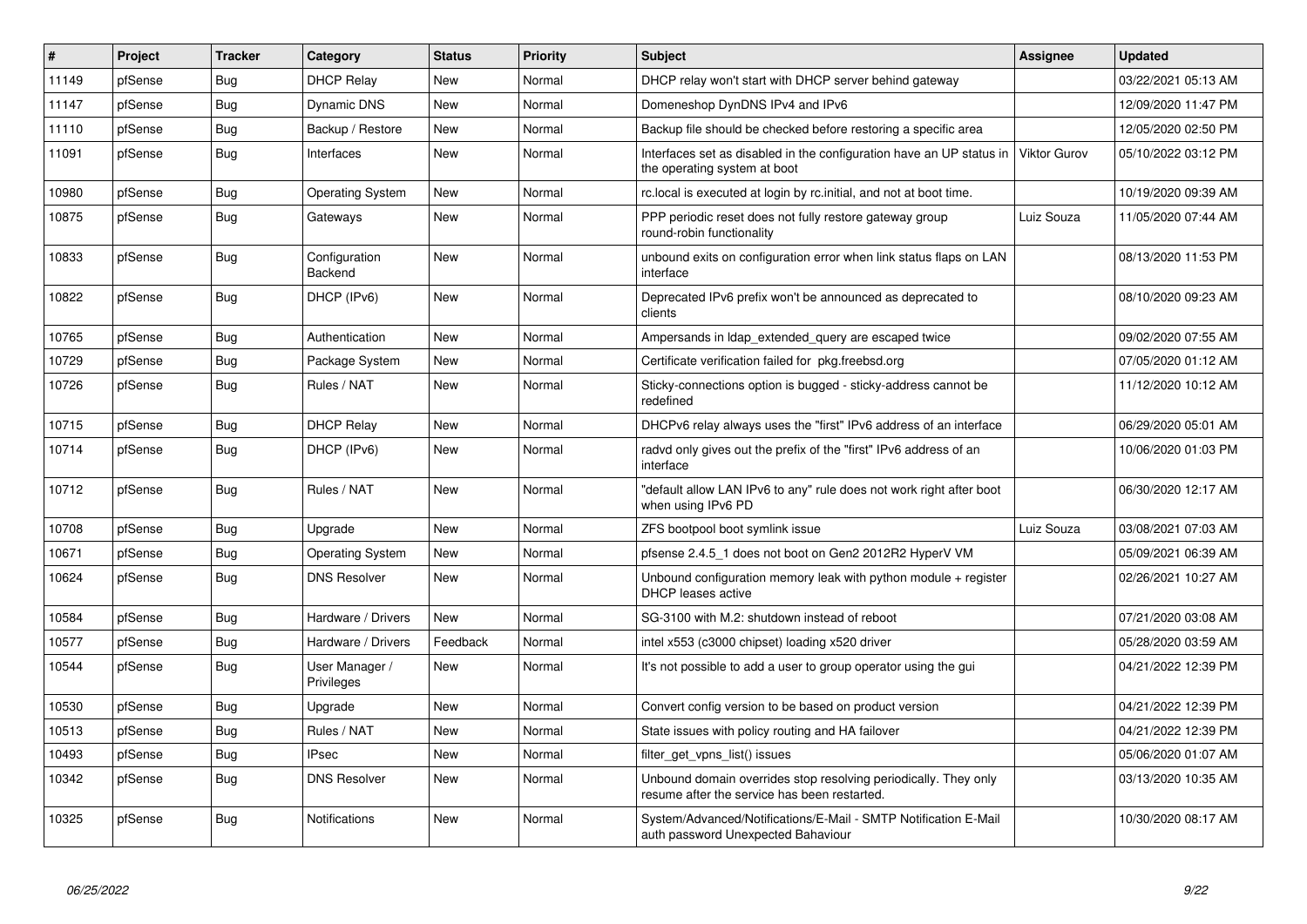| #     | Project | Tracker    | Category                     | <b>Status</b> | <b>Priority</b> | <b>Subject</b>                                                                                                       | Assignee              | <b>Updated</b>      |
|-------|---------|------------|------------------------------|---------------|-----------------|----------------------------------------------------------------------------------------------------------------------|-----------------------|---------------------|
| 10311 | pfSense | <b>Bug</b> | OpenVPN                      | New           | Normal          | Too low net.link.ifqmaxlen causes packet drop under load when<br>using OpenVPN inside bridge interface under load    |                       | 08/10/2021 03:10 AM |
| 10310 | pfSense | Bug        | Upgrade                      | New           | Normal          | Systems with low RAM and several packages may temporarily fail<br>to load large tables after an upgrade              |                       | 03/03/2020 07:55 AM |
| 10277 | pfSense | Bug        | Web Interface                | New           | Normal          | Sorting the log entries does not use year value                                                                      |                       | 02/24/2020 07:46 AM |
| 10271 | pfSense | <b>Bug</b> | Web Interface                | New           | Normal          | Large number of VLAN/LANs make "Interfaces" menu hard to<br>access                                                   |                       | 02/20/2020 04:46 AM |
| 10150 | pfSense | <b>Bug</b> | <b>IGMP Proxy</b>            | <b>New</b>    | Normal          | IGMP Proxy does not scale to hundreds of streams                                                                     |                       | 01/03/2020 02:56 AM |
| 10143 | pfSense | <b>Bug</b> | <b>DNS Resolver</b>          | New           | Normal          | System hostname DNS entry is assigned to the wrong IP on<br>multi-wan setups                                         |                       | 12/31/2019 02:33 PM |
| 10000 | pfSense | Bug        | Dynamic DNS                  | New           | Normal          | Azure Dynamic DNS A and AAAA Records for Apex Zone                                                                   |                       | 03/31/2020 09:03 AM |
| 9805  | pfSense | <b>Bug</b> | <b>Dynamic DNS</b>           | New           | Normal          | dynDNS cloudflare multiple entries                                                                                   |                       | 10/02/2019 04:51 PM |
| 9737  | pfSense | Bug        | <b>Traffic Graphs</b>        | New           | Normal          | traffic-graphs.js shows incorrect units inside the chart                                                             |                       | 09/09/2019 06:35 AM |
| 9698  | pfSense | <b>Bug</b> | RRD Graphs                   | New           | Normal          | Monitoring graphs do not retain state after auto-refresh                                                             |                       | 08/26/2019 02:09 AM |
| 9690  | pfSense | <b>Bug</b> | Interfaces                   | New           | Normal          | Ethernet flow control should be disabled by default                                                                  |                       | 08/19/2019 06:45 PM |
| 9677  | pfSense | <b>Bug</b> | Dashboard                    | New           | Normal          | Dashboard hangs when widget needs data from a remote host<br>which is down                                           |                       | 08/13/2019 09:15 AM |
| 9664  | pfSense | <b>Bug</b> | Dynamic DNS                  | New           | Normal          | DynDNS and Dual-wan problem with CloudFlare (works with<br>No-Ip)                                                    |                       | 08/03/2019 10:00 AM |
| 9654  | pfSense | <b>Bug</b> | <b>DNS Resolver</b>          | New           | Normal          | After reboot, the DNS resolver must be restarted before it will<br>advertise the ipv6 DNS address of the router.     |                       | 11/20/2020 03:12 AM |
| 9650  | pfSense | Bug        | Gateways                     | New           | Normal          | IPv6 connection drops (ir-)regular on Kabelvodafone (German<br>cable ISP)                                            |                       | 07/27/2019 07:14 AM |
| 9626  | pfSense | Bug        | Web Interface                | <b>New</b>    | Normal          | When deny write permission is assigned to a user, there is no error<br>feedback if the user tries to write something |                       | 06/25/2022 05:41 PM |
| 9585  | pfSense | Bug        | Interfaces                   | New           | Normal          | 6RD: Unable to reach hosts on within same 6rd-domain                                                                 |                       | 08/14/2019 02:39 PM |
| 9566  | pfSense | <b>Bug</b> | <b>Traffic Graphs</b>        | New           | Normal          | Traffic graph displays traffic incorrectly                                                                           |                       | 11/18/2019 07:54 AM |
| 9504  | pfSense | <b>Bug</b> | Dynamic DNS                  | New           | Normal          | Multiple Dynamic DNS update notifications for the same interface,<br>not differentiated by the hostname              |                       | 05/07/2019 07:46 AM |
| 9485  | pfSense | <b>Bug</b> | User Manager /<br>Privileges | New           | Normal          | password match error on system_usermanager causes Group<br>membership to be reset.                                   |                       | 04/26/2019 08:52 AM |
| 9453  | pfSense | i Bug      | <b>LAGG Interfaces</b>       | New           | Normal          | VLAN Interfaces on LAGG get orphaned at boot                                                                         |                       | 08/21/2019 11:16 AM |
| 9384  | pfSense | Bug        | Interfaces                   | Confirmed     | Normal          | devd putting "\$" before variable contents when using single quotes                                                  |                       | 04/21/2022 12:39 PM |
| 9349  | pfSense | Bug        | <b>IPsec</b>                 | Confirmed     | Normal          | IPSec service start/stop/restart fails after settings change                                                         | Markus<br>Stockhausen | 10/30/2020 01:33 PM |
| 9344  | pfSense | Bug        | Translations                 | New           | Normal          | OpenVPN click NCP Algorithms will always go to DH Parameters<br>website(in Chinese-Taiwan)                           |                       | 10/21/2021 03:48 AM |
| 9343  | pfSense | Bug        | DHCP (IPv4)                  | New           | Normal          | diag_arp.php times out with large DHCPD leases table                                                                 |                       | 08/14/2019 01:19 PM |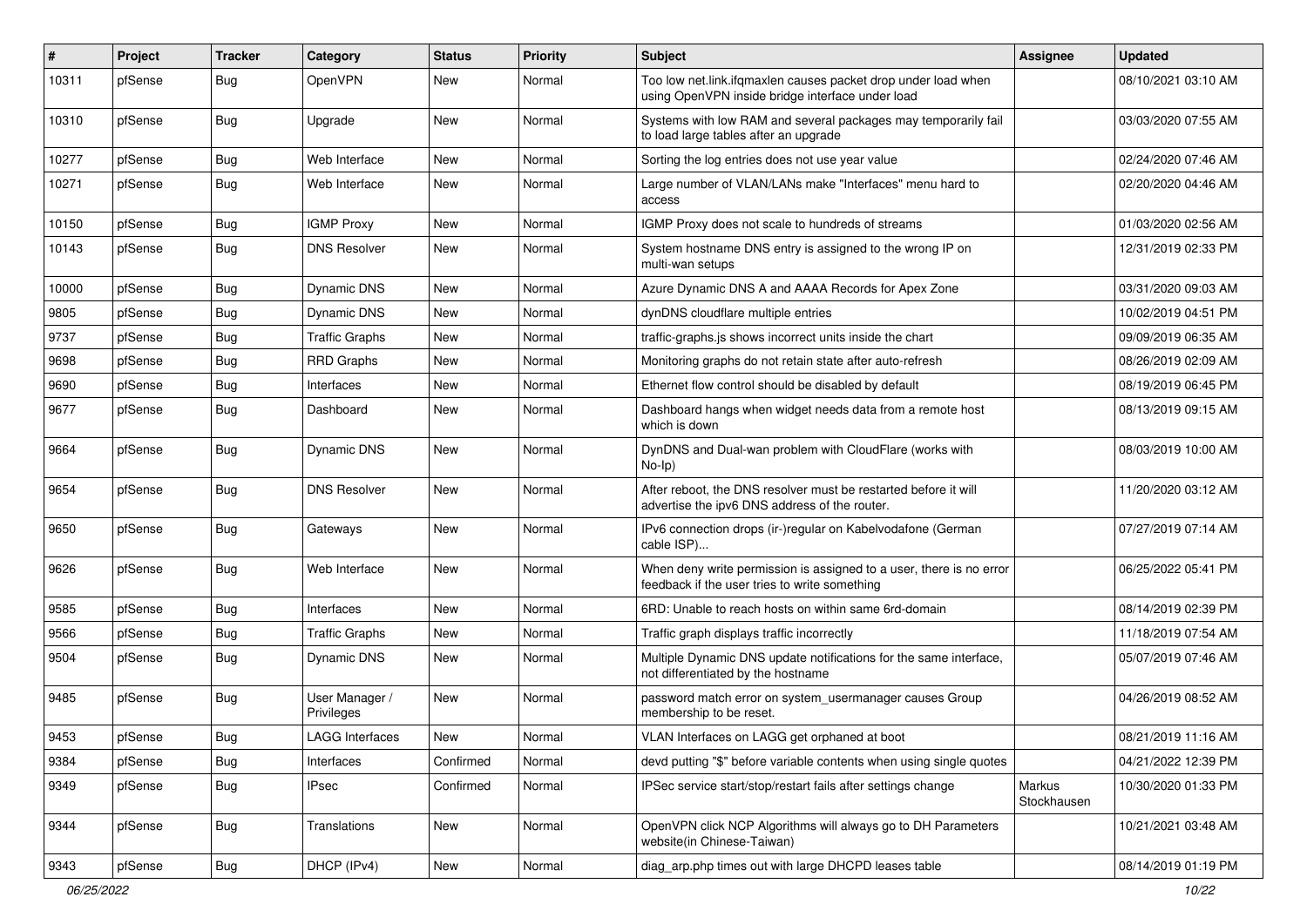| #    | Project | Tracker    | Category                            | <b>Status</b> | <b>Priority</b> | <b>Subject</b>                                                                                               | Assignee   | <b>Updated</b>      |
|------|---------|------------|-------------------------------------|---------------|-----------------|--------------------------------------------------------------------------------------------------------------|------------|---------------------|
| 9338 | pfSense | <b>Bug</b> | <b>IGMP Proxy</b>                   | New           | Normal          | igmpproxy ignoring downstream vlan interface                                                                 |            | 02/22/2019 03:48 AM |
| 9241 | pfSense | Bug        | Interfaces                          | New           | Normal          | Ethernet link cycles up/down if "auto-negotiate" is explicitly<br>selected in interface configuration        |            | 12/31/2018 08:36 PM |
| 9192 | pfSense | Bug        | PPP Interfaces                      | New           | Normal          | PPPoE daemon selects wrong interface                                                                         |            | 08/20/2019 10:05 AM |
| 9179 | pfSense | <b>Bug</b> | <b>NAT Reflection</b>               | New           | Normal          | NAT reflection fix implemented for #8604 is causing WebUI and<br>XMLRPC to fail on slave                     |            | 03/27/2020 08:01 PM |
| 9167 | pfSense | <b>Bug</b> | Rules / NAT                         | New           | Normal          | Some Important ICMPv6 Traffic Not Allowed by Default Rules                                                   |            | 08/14/2019 01:00 PM |
| 9101 | pfSense | <b>Bug</b> | <b>Traffic Graphs</b>               | New           | Normal          | Traffic Graphs/Dashboard Slows Downloads Being Performed by<br>the Same Firefox Browser                      |            | 08/21/2019 09:18 AM |
| 9094 | pfSense | Bug        | Hardware / Drivers                  | Assigned      | Normal          | MBT console settings are not forced to video console                                                         |            | 11/07/2018 10:23 AM |
| 9087 | pfSense | <b>Bug</b> | <b>Traffic Graphs</b>               | New           | Normal          | Traffic Graph Widget Legend Not Updating                                                                     |            | 08/14/2019 12:38 PM |
| 9037 | pfSense | Bug        | <b>DNS Resolver</b>                 | New           | Normal          | Unbound not logging to syslog after reboot                                                                   |            | 10/12/2018 05:09 AM |
| 9035 | pfSense | <b>Bug</b> | Rules / NAT                         | <b>New</b>    | Normal          | Inactive Interfaces are Hidden in Firewall Rules                                                             |            | 08/14/2019 12:39 PM |
| 9024 | pfSense | <b>Bug</b> | <b>Traffic Shaper</b><br>(Limiters) | Feedback      | Normal          | Ping packet loss under load when using limiters                                                              |            | 05/12/2022 11:55 AM |
| 8963 | pfSense | <b>Bug</b> | <b>Traffic Shaper</b><br>(Limiters) | <b>New</b>    | Normal          | 2.4.4 Limiters don't work after CARP fail-over                                                               |            | 12/10/2018 06:40 AM |
| 8882 | pfSense | <b>Bug</b> | Interfaces                          | Incomplete    | Normal          | Interface assignments lost on reboot                                                                         |            | 02/17/2022 02:24 PM |
| 8815 | pfSense | Bug        | Interfaces                          | New           | Normal          | IP addresses are removed from interfaces when link is lost and<br>either IPv4 or IPv6 is dynamic             | Luiz Souza | 07/21/2021 07:49 AM |
| 8804 | pfSense | Bug        | PPP Interfaces                      | <b>New</b>    | Normal          | Netgate SG-1000 PPPoE Keepalives not prioritized, internet drops                                             |            | 08/20/2019 10:06 AM |
| 8770 | pfSense | <b>Bug</b> | Interfaces                          | <b>New</b>    | Normal          | QinQ interfaces always show as active                                                                        |            | 02/01/2020 09:47 AM |
| 8711 | pfSense | Bug        | <b>IGMP Proxy</b>                   | New           | Normal          | igmpproxy with PPPoE Interfaces                                                                              |            | 07/28/2018 09:21 AM |
| 8686 | pfSense | <b>Bug</b> | <b>IPsec</b>                        | New           | Normal          | IPsec VTI: Assigned interface firewall rules are never parsed                                                |            | 02/10/2021 12:15 PM |
| 8614 | pfSense | <b>Bug</b> | DHCP (IPv4)                         | New           | Normal          | Cannot remove Additional BOOTP/DHCP Options                                                                  |            | 08/21/2019 09:15 AM |
| 8611 | pfSense | <b>Bug</b> | Interfaces                          | In Progress   | Normal          | unable to receive IPv6 RA's on SG-1000, default route lost                                                   | Luiz Souza | 02/01/2021 03:31 PM |
| 8570 | pfSense | <b>Bug</b> | <b>XML Parser</b>                   | New           | Normal          | Empty (dn)shaper config gets populated with newline                                                          |            | 08/20/2019 02:45 PM |
| 8567 | pfSense | Bug        | CARP                                | New           | Normal          | Using IPv6 VIP alias for services may affect CARP IPv6 VIP work                                              |            | 06/12/2018 01:26 PM |
| 8566 | pfSense | <b>Bug</b> | CARP                                | New           | Normal          | Wrong IPv6 source in NS request in case using of IPv6 alias                                                  |            | 06/12/2018 01:26 PM |
| 8526 | pfSense | Bug        | Interfaces                          | New           | Normal          | DHCP client ignores server replies when 802.1g tagging is used                                               |            | 08/14/2019 10:52 AM |
| 8512 | pfSense | <b>Bug</b> | <b>PPP</b> Interfaces               | New           | Normal          | PPPoE reconnect fails after interface flap                                                                   |            | 08/20/2019 10:06 AM |
| 8435 | pfSense | Bug        | Interfaces                          | New           | Normal          | DHCPv6 unusable in certain circumstances (US AT&T Fiber, etc.)                                               |            | 08/14/2019 10:52 AM |
| 8432 | pfSense | Bug        | Dynamic DNS                         | New           | Normal          | Dynamic DNS Client gives an error that it can't find IPv6 address<br>when WAN interface is a LAGG            |            | 09/17/2020 05:23 AM |
| 8419 | pfSense | <b>Bug</b> | Web Interface                       | New           | Normal          | webgui, when menubar is fixed to the top of the screen, the last<br>items of long menus cannot be seen/used. |            | 07/19/2018 03:10 PM |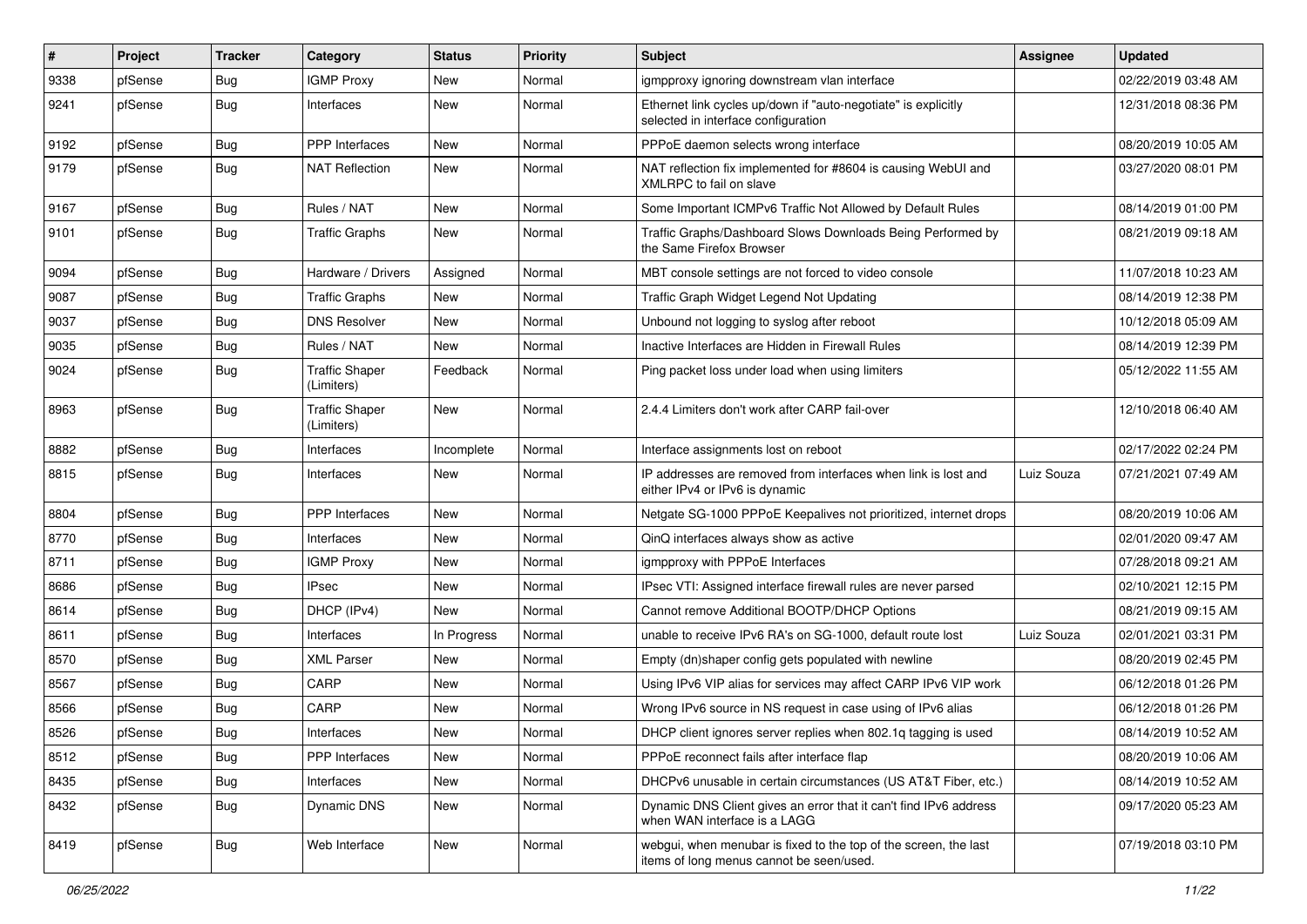| #    | Project | <b>Tracker</b> | Category                            | <b>Status</b> | <b>Priority</b> | <b>Subject</b>                                                                                                          | Assignee       | <b>Updated</b>      |
|------|---------|----------------|-------------------------------------|---------------|-----------------|-------------------------------------------------------------------------------------------------------------------------|----------------|---------------------|
| 8406 | pfSense | Bug            | <b>Dynamic DNS</b>                  | <b>New</b>    | Normal          | DDNS IPV6 Cloudflare Client does not detect PPOE address                                                                |                | 03/31/2018 11:56 AM |
| 8401 | pfSense | Bug            | Installer                           | <b>New</b>    | Normal          | Issues related to keys representing alphabetic characters specific<br>to Scandinavian languages and to some other keys. |                | 03/30/2018 11:06 AM |
| 8380 | pfSense | <b>Bug</b>     | OpenVPN                             | <b>New</b>    | Normal          | OpenVPN RADIUS password length is not constant                                                                          | Jim Pingle     | 07/17/2020 11:46 AM |
| 8343 | pfSense | <b>Bug</b>     | Gateways                            | <b>New</b>    | Normal          | Gateway Routes (Default Routes) not removed in Kernel when<br>removed from GUI                                          |                | 05/14/2020 01:22 AM |
| 8335 | pfSense | Bug            | <b>LAGG Interfaces</b>              | <b>New</b>    | Normal          | System hang with LACP downlink to UniFi switch                                                                          |                | 08/21/2019 11:18 AM |
| 8325 | pfSense | Bug            | UPnP/NAT-PMP                        | <b>New</b>    | Normal          | UPnP not available for pppoe-Clients                                                                                    |                | 11/15/2020 10:33 AM |
| 8324 | pfSense | Bug            | Hardware / Drivers                  | New           | Normal          | bxe cards require promisc for OSPF                                                                                      | Luiz Souza     | 05/25/2020 03:19 PM |
| 8313 | pfSense | <b>Bug</b>     | <b>Notifications</b>                | <b>New</b>    | Normal          | STARTTLS auto detection not working                                                                                     |                | 04/21/2022 12:39 PM |
| 8285 | pfSense | Bug            | Web Interface                       | <b>New</b>    | Normal          | Actions on stale data may result in catastrophic results                                                                |                | 01/16/2018 08:08 PM |
| 8263 | pfSense | <b>Bug</b>     | <b>Traffic Shaper</b><br>(ALTQ)     | <b>New</b>    | Normal          | Cannot create a nonlinear `Link Share` service curve because of:<br>"the sum of the child bandwidth higher than parent" |                | 11/05/2020 07:31 AM |
| 8207 | pfSense | <b>Bug</b>     | <b>Operating System</b>             | <b>New</b>    | Normal          | 2.4 cannot boot as a Xen VM with more than 7 NICs                                                                       |                | 06/25/2022 05:42 PM |
| 8179 | pfSense | Bug            | DHCP (IPv4)                         | Feedback      | Normal          | Incorrect reverse DNS zone in DHCP server config for<br>non-octet-aligned subnet mask                                   | Renato Botelho | 02/09/2022 11:17 PM |
| 8177 | pfSense | Bug            | Package System                      | New           | Normal          | "/xsl/package.xsl" is referenced in package XML files but not on<br>the firewall                                        |                | 08/14/2019 09:56 AM |
| 8176 | pfSense | Bug            | Package System                      | New           | Normal          | ./schema/packages.dtd -- referenced in *xml, but missing?                                                               |                | 12/09/2017 06:52 PM |
| 8130 | pfSense | Bug            | <b>Traffic Graphs</b>               | <b>New</b>    | Normal          | Status - Monitoring - Area chart displays traffic data differently than<br>Line or Bar charts                           |                | 11/26/2017 01:40 PM |
| 8122 | pfSense | <b>Bug</b>     | OpenVPN                             | <b>New</b>    | Normal          | openvpn client is unable to use OTP (temporary) passwords                                                               |                | 04/16/2018 09:28 AM |
| 8113 | pfSense | <b>Bug</b>     | Interfaces                          | <b>New</b>    | Normal          | MTU setting on bridge, openvpn clients ignored                                                                          |                | 12/31/2021 05:55 PM |
| 8100 | pfSense | Bug            | CARP                                | <b>New</b>    | Normal          | pfsync Initially Deletes States on Primary for Connections<br>Established through Secondary                             | Luiz Souza     | 02/08/2022 12:59 PM |
| 8095 | pfSense | Bug            | Translations                        | New           | Normal          | Unescaped simple quotes break JavaScript features when the<br>French translation is enabled                             |                | 08/21/2019 09:06 AM |
| 8087 | pfSense | Bug            | Authentication                      | <b>New</b>    | Normal          | Provide Calling-Station-ID to RADIUS backed VPN connections                                                             |                | 06/06/2020 05:36 AM |
| 8076 | pfSense | <b>Bug</b>     | Backup / Restore                    | <b>New</b>    | Normal          | User can easily apply an unusable interface configuration after<br>restore                                              |                | 08/14/2019 10:52 AM |
| 8073 | pfSense | Bug            | <b>IPsec</b>                        | <b>New</b>    | Normal          | Traffic inexplicably not going through IPSEC despite (in theory)<br>matching SPs                                        |                | 11/09/2017 02:51 AM |
| 8072 | pfSense | Bug            | <b>Traffic Shaper</b><br>(Limiters) | <b>New</b>    | Normal          | Limiter / Queue mask issues?                                                                                            | Ivor Kreso     | 11/08/2017 07:56 PM |
| 8066 | pfSense | <b>Bug</b>     | Routing                             | <b>New</b>    | Normal          | Static routes not applied when they go out a interface using carp                                                       |                | 11/08/2017 02:04 AM |
| 8013 | pfSense | Bug            | <b>IPsec</b>                        | <b>New</b>    | Normal          | IPsec MSS clamping value shared for IPv4 and IPv6                                                                       | Luiz Souza     | 10/28/2021 01:37 PM |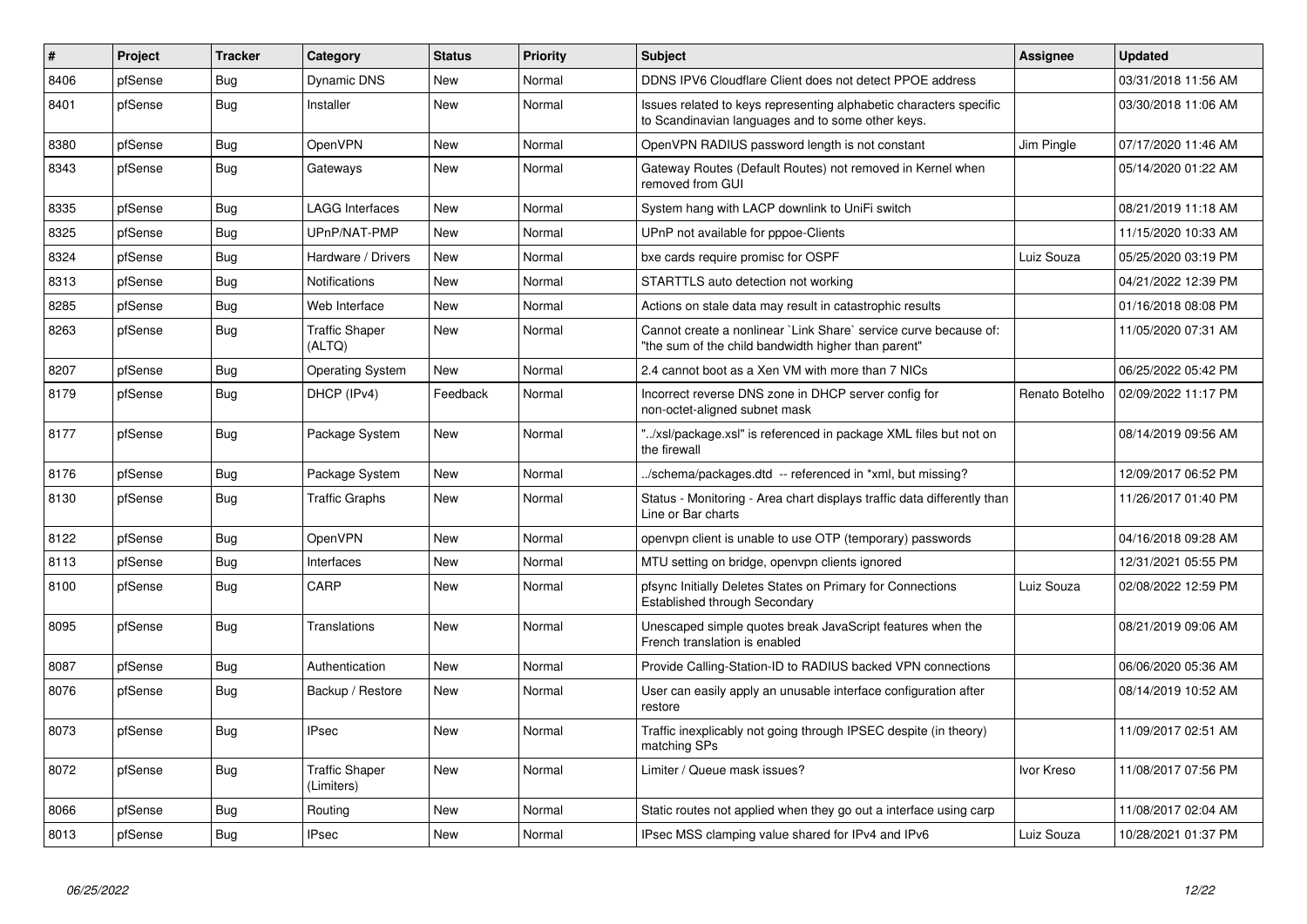| $\vert$ # | Project | <b>Tracker</b> | Category                                 | <b>Status</b> | <b>Priority</b> | <b>Subject</b>                                                                                                                    | <b>Assignee</b>      | <b>Updated</b>      |
|-----------|---------|----------------|------------------------------------------|---------------|-----------------|-----------------------------------------------------------------------------------------------------------------------------------|----------------------|---------------------|
| 8004      | pfSense | <b>Bug</b>     | <b>NAT Reflection</b>                    | New           | Normal          | Error notice for a deleted NAT that had a RULE or an existing NAT<br>which is claimed to have no NAT port                         |                      | 10/24/2017 06:39 PM |
| 7986      | pfSense | Bug            | Wireless                                 | New           | Normal          | WLAN card no longer properly initialized under 2.4.0                                                                              |                      | 06/19/2020 08:08 AM |
| 7977      | pfSense | Bug            | Translations                             | New           | Normal          | English text shown in stead of translated text (Routing - Gateway<br>groups - edit)                                               |                      | 08/21/2019 11:28 AM |
| 7964      | pfSense | Bug            | Multi-WAN                                | New           | Normal          | Restart openvpn on gateway switching                                                                                              |                      | 08/19/2019 12:35 PM |
| 7943      | pfSense | Bug            | Web Interface                            | New           | Normal          | CSS Overflow Fix for Drop Down Menus in webConfigurator                                                                           |                      | 11/21/2020 02:54 PM |
| 7899      | pfSense | Bug            | <b>Traffic Shaper</b><br>(ALTQ)          | New           | Normal          | a floating 'match' rule on LAN does not put traffic from a broswer<br>on a clientpc into a shaper queue                           |                      | 09/28/2017 09:16 AM |
| 7863      | pfSense | Bug            | User Manager /<br>Privileges             | New           | Normal          | The "WebCfg - All pages" permission inclueds the "User - System:<br>Shell account access" even though that is not a WebCofg page. |                      | 09/16/2017 05:13 AM |
| 7821      | pfSense | Bug            | DHCP (IPv6)                              | <b>New</b>    | Normal          | GIF does not support broadcast                                                                                                    |                      | 08/29/2017 10:50 AM |
| 7779      | pfSense | <b>Bug</b>     | OpenVPN                                  | <b>New</b>    | Normal          | Traffic crossing a site-to-site OpenVPN tunnel fails to fragment.                                                                 |                      | 06/02/2021 08:26 AM |
| 7757      | pfSense | Bug            | Backup / Restore                         | New           | Normal          | Auto Config Backup fails to upload unless Default Gateway is up                                                                   |                      | 08/16/2019 12:47 PM |
| 7737      | pfSense | <b>Bug</b>     | IPv6 Router<br>Advertisements<br>(RADVD) | New           | Normal          | radvd error message                                                                                                               |                      | 08/13/2019 09:41 AM |
| 7734      | pfSense | Bug            | DHCP (IPv6)                              | <b>New</b>    | Normal          | Using opton ia pd0 does not renew prefix and prefix get dropped                                                                   |                      | 07/31/2017 03:46 AM |
| 7665      | pfSense | Bug            | Aliases / Tables                         | <b>New</b>    | Normal          | Host range validation for Aliases is not strict enough                                                                            |                      | 08/21/2019 11:01 AM |
| 7590      | pfSense | Bug            | Diagnostics                              | New           | Normal          | diag edit do not save when nothing to sae (in directory browse<br>view)                                                           |                      | 05/20/2017 05:04 PM |
| 7589      | pfSense | Bug            | Diagnostics                              | New           | Normal          | diag edit.php old print info box                                                                                                  |                      | 05/20/2017 05:02 PM |
| 7551      | pfSense | Bug            | Rules / NAT                              | <b>New</b>    | Normal          | Dynamic IPsec endpoints not added to rule set after WAN down/up                                                                   |                      | 05/16/2017 02:26 PM |
| 7476      | pfSense | Bug            | Logging                                  | New           | Normal          | Dirty buffer used to build log messages?                                                                                          |                      | 04/17/2017 09:51 PM |
| 7430      | pfSense | <b>Bug</b>     | Interfaces                               | New           | Normal          | pfsense-utils.inc - where_is_ipaddr_configured() should account<br>for loopback interface                                         |                      | 08/13/2019 03:48 PM |
| 7420      | pfSense | Bug            | <b>IPsec</b>                             | <b>New</b>    | Normal          | ipsec status freezing                                                                                                             |                      | 02/13/2020 09:09 AM |
| 7402      | pfSense | Bug            | Web Interface                            | New           | Normal          | Inconsistent use of htmlentities validation checks                                                                                |                      | 03/21/2017 08:58 AM |
| 7400      | pfSense | Bug            | <b>Traffic Graphs</b>                    | Assigned      | Normal          | Traffic Graphs show bad data on 2.3.3 1                                                                                           | <b>Jared Dillard</b> | 12/31/2021 05:47 PM |
| 7389      | pfSense | Bug            | <b>Traffic Shaper</b><br>(Limiters)      | In Progress   | Normal          | Limiter does not work with transparent proxy                                                                                      | Luiz Souza           | 02/01/2021 03:31 PM |
| 7373      | pfSense | Bug            | Rules / NAT                              | New           | Normal          | Firewall schedules GUI needs to be redone from scratch                                                                            |                      | 08/21/2019 08:56 AM |
| 7352      | pfSense | <b>Bug</b>     | Routing                                  | New           | Normal          | pfSense IPv6 static route is dumped after a WAN flap                                                                              |                      | 01/20/2022 09:35 AM |
| 7303      | pfSense | Bug            | IPv6 Router<br>Advertisements<br>(RADVD) | New           | Normal          | ipv6 connectivity lost on pfSense reboot                                                                                          |                      | 08/20/2019 12:23 PM |
| 7286      | pfSense | Bug            | OpenVPN                                  | Incomplete    | Normal          | OpenVPN client is unreliable when you have multiple tunnels                                                                       |                      | 08/19/2019 03:28 PM |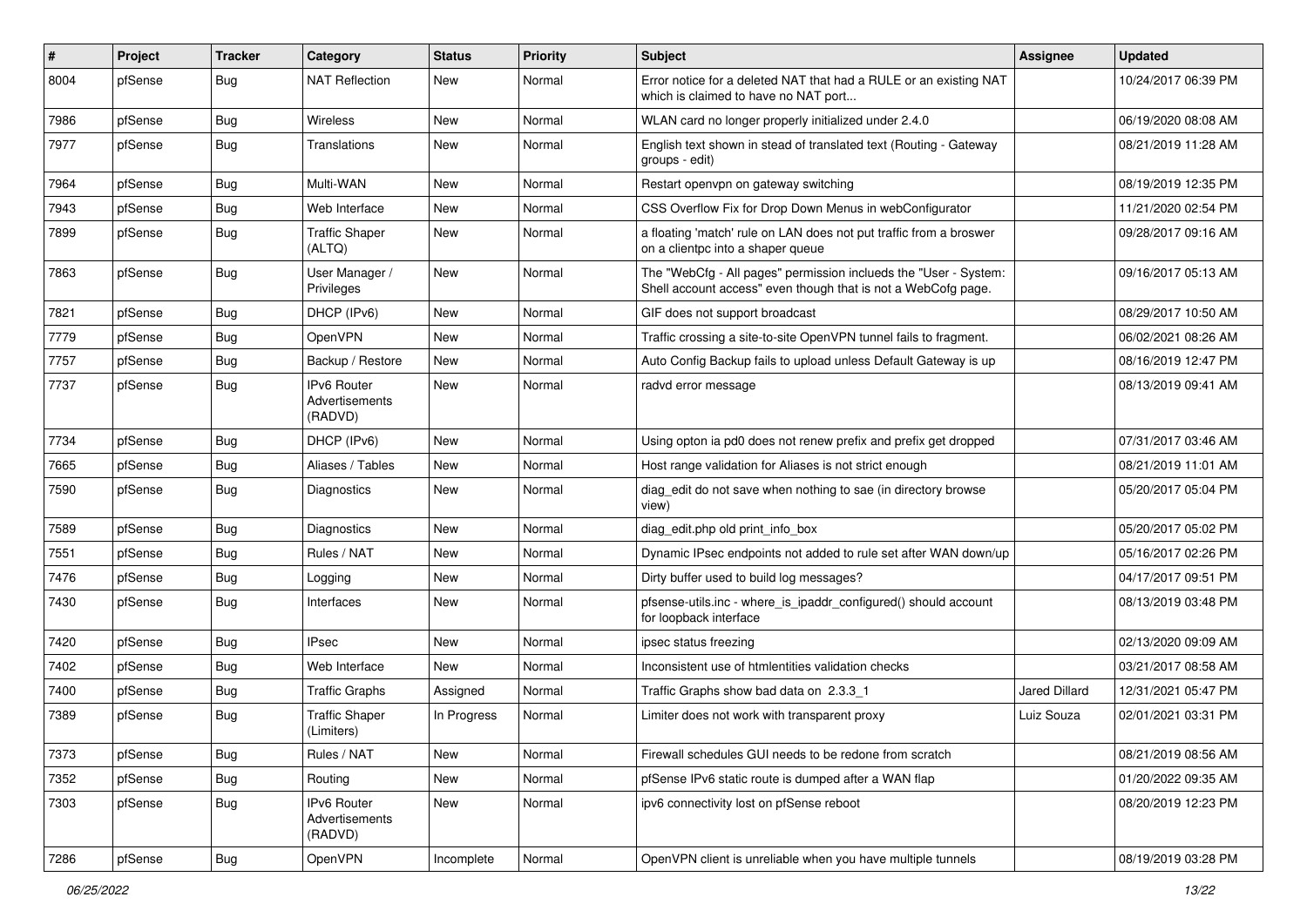| $\#$ | Project | <b>Tracker</b> | Category                                 | <b>Status</b> | <b>Priority</b> | <b>Subject</b>                                                                                                                                         | <b>Assignee</b> | <b>Updated</b>      |
|------|---------|----------------|------------------------------------------|---------------|-----------------|--------------------------------------------------------------------------------------------------------------------------------------------------------|-----------------|---------------------|
| 7238 | pfSense | Bug            | Web Interface                            | New           | Normal          | Menu layout broken when using "Hostname in Menu" with long<br>hostnames                                                                                |                 | 02/21/2017 07:01 AM |
| 7235 | pfSense | Bug            | <b>IPsec</b>                             | New           | Normal          | 4860 has not got significant IPsec performance rising with enabled<br>HW acceleration                                                                  | Luiz Souza      | 12/18/2021 04:32 PM |
| 7195 | pfSense | Bug            | Package System                           | <b>New</b>    | Normal          | pkg_edit.php - < checkenable fields > tag has no effect on fields<br>other than checkbox/input                                                         |                 | 08/21/2019 09:15 AM |
| 7172 | pfSense | Bug            | DHCP (IPv4)                              | <b>New</b>    | Normal          | Sorting by hostname in Services > DHCP Server > LAN should be<br>"natural" (alphanumeric friendly)                                                     |                 | 08/20/2019 03:47 PM |
| 7152 | pfSense | Bug            | <b>DNS Resolver</b>                      | <b>New</b>    | Normal          | Unbound / DNS Resolver issue if "Register DHCP static mappings<br>in the DNS Resolver" set before wildcard DNS custom options                          |                 | 12/18/2021 04:59 PM |
| 7138 | pfSense | Bug            | DHCP (IPv6)                              | Assigned      | Normal          | Pfsense wide dhcpv6 client doesn't recognise ifid statement                                                                                            |                 | 04/21/2022 12:39 PM |
| 7113 | pfSense | <b>Bug</b>     | Dashboard                                | New           | Normal          | Interface name in Traffic Graphs                                                                                                                       |                 | 12/31/2021 05:40 PM |
| 7096 | pfSense | Bug            | <b>DNS Resolver</b>                      | Feedback      | Normal          | Unbound fails to start on boot if specific network devices are<br>configured in the "Network Interfaces"                                               |                 | 11/22/2021 08:59 AM |
| 7082 | pfSense | <b>Bug</b>     | Package System                           | <b>New</b>    | Normal          | pkg_edit.php - impossible to use default_value with rowhelperfield                                                                                     |                 | 08/21/2019 09:15 AM |
| 7040 | pfSense | Bug            | Interfaces                               | <b>New</b>    | Normal          | Issue when disabling an interface                                                                                                                      |                 | 12/26/2016 02:56 AM |
| 6993 | pfSense | <b>Bug</b>     | <b>OpenVPN</b>                           | New           | Normal          | OpenVPN status error during CARP state transition                                                                                                      | James Webb      | 12/31/2021 05:44 PM |
| 6977 | pfSense | Bug            | Interfaces                               | New           | Normal          | VLAN traffic is erroneously counted as underlying iface (untagged)<br>traffic                                                                          |                 | 08/13/2019 02:56 PM |
| 6926 | pfSense | <b>Bug</b>     | UPnP/NAT-PMP                             | New           | Normal          | Miniupnp advertising expired IPv6 address                                                                                                              |                 | 01/15/2022 08:29 PM |
| 6823 | pfSense | <b>Bug</b>     | Interfaces                               | <b>New</b>    | Normal          | No connectivity after changing link state to UP                                                                                                        |                 | 04/21/2022 12:39 PM |
| 6803 | pfSense | <b>Bug</b>     | Web Interface                            | New           | Normal          | CSRF timeout occurs when it (probably) shouldn't                                                                                                       |                 | 11/03/2016 09:43 PM |
| 6799 | pfSense | Bug            | Rules / NAT                              | <b>New</b>    | Normal          | Using NOT (!) with interface subnet macros results unexpected<br>traffic passing when multiple subnets are included in the macro<br>(i.e. VIP subnets) |                 | 02/07/2022 02:18 PM |
| 6691 | pfSense | Bug            | DHCP (IPv6)                              | <b>New</b>    | Normal          | dhcp6c quits after only two tries if no response was received                                                                                          |                 | 12/07/2020 04:25 PM |
| 6668 | pfSense | Bug            | <b>IPsec</b>                             | Feedback      | Normal          | IPSec tunnel + L2TP/IPSec VPN - wrong PSK chosen by pfSense                                                                                            |                 | 09/21/2019 02:07 AM |
| 6627 | pfSense | Bug            | Rules / NAT                              | New           | Normal          | floating tab match rules ignore quick action so should be removed                                                                                      |                 | 07/18/2016 02:15 PM |
| 6624 | pfSense | <b>Bug</b>     | <b>IPsec</b>                             | Confirmed     | Normal          | changes in IPsec config should down the connection                                                                                                     | Jim Pingle      | 08/02/2021 12:08 PM |
| 6614 | pfSense | Bug            | Web Interface                            | Confirmed     | Normal          | Dashboard high CPU usage                                                                                                                               |                 | 07/14/2016 03:04 PM |
| 6605 | pfSense | <b>Bug</b>     | Interfaces                               | Confirmed     | Normal          | rc.linkup logic issues with actions taken                                                                                                              |                 | 07/12/2016 07:46 PM |
| 6580 | pfSense | Bug            | <b>Operating System</b>                  | Confirmed     | Normal          | Bridge with down member interface sends ICMP unreachables<br>where it shouldn't                                                                        |                 | 07/05/2016 05:40 PM |
| 6541 | pfSense | Bug            | IPv6 Router<br>Advertisements<br>(RADVD) | New           | Normal          | IPv6 RAs always include on-link prefix; clients may not use<br>DHCPv6 managed addresses                                                                |                 | 08/13/2019 03:23 PM |
| 6517 | pfSense | Bug            | <b>IPsec</b>                             | Confirmed     | Normal          | Adding mobile IPsec phase 2 entries requires restart of<br>strongswan                                                                                  |                 | 06/21/2016 11:04 PM |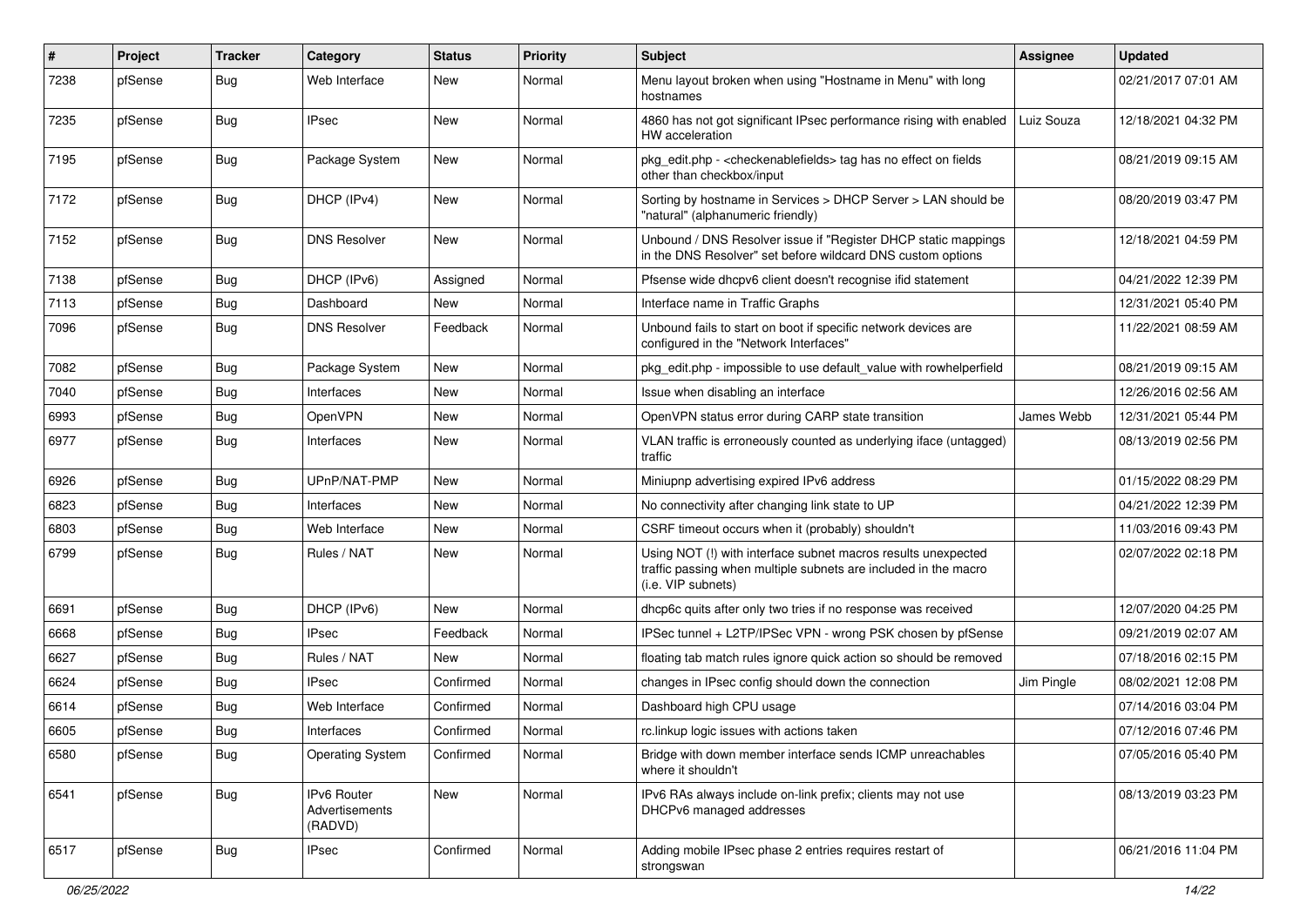| #    | Project | <b>Tracker</b> | Category                            | <b>Status</b> | <b>Priority</b> | <b>Subject</b>                                                                                        | Assignee               | <b>Updated</b>      |
|------|---------|----------------|-------------------------------------|---------------|-----------------|-------------------------------------------------------------------------------------------------------|------------------------|---------------------|
| 6493 | pfSense | Bug            | Web Interface                       | Confirmed     | Normal          | Dynamic DNS clients slow page load                                                                    |                        | 06/17/2016 03:43 AM |
| 6481 | pfSense | Bug            | <b>IPsec</b>                        | <b>New</b>    | Normal          | loading EAP RADIUS method failed                                                                      |                        | 03/24/2020 04:25 PM |
| 6398 | pfSense | Bug            | Configuration<br>Backend            | <b>New</b>    | Normal          | If config cannot be loaded due to corruption or bug, it isn't handled<br>gracefully (just stops)      |                        | 08/13/2019 01:23 PM |
| 6370 | pfSense | Bug            | <b>IPsec</b>                        | Confirmed     | Normal          | IPSEC bound to WAN gateway group and Dynamic DNS doesn't to<br>fail back tunnel to WAN on DDNS update |                        | 08/31/2021 07:38 AM |
| 6362 | pfSense | <b>Bug</b>     | DHCP (IPv4)                         | Confirmed     | Normal          | DHCP Client ID not used                                                                               |                        | 07/09/2021 06:30 AM |
| 6333 | pfSense | Bug            | Gateway Monitoring                  | Confirmed     | Normal          | Bootup starts/restarts dpinger multiple times                                                         | Luiz Souza             | 11/16/2020 01:11 PM |
| 6321 | pfSense | Bug            | L <sub>2</sub> TP                   | <b>New</b>    | Normal          | Problem with connecting 12tp over ipsec from android and windows                                      |                        | 11/13/2020 11:01 AM |
| 6295 | pfSense | Bug            | <b>Traffic Shaper</b><br>(Limiters) | <b>New</b>    | Normal          | Crash upon applying CODELQ to untagged parent interface when<br>also applied to daughter VLAN         | Luiz Souza             | 08/20/2019 02:44 PM |
| 6289 | pfSense | <b>Bug</b>     | Interfaces                          | <b>New</b>    | Normal          | IPv6 address not given to track6 interfaces on create                                                 |                        | 12/30/2021 04:17 AM |
| 6220 | pfSense | <b>Bug</b>     | <b>Operating System</b>             | Confirmed     | Normal          | state mismatch with host-initiated traffic matching binat to IP not<br>locally assigned               | Luiz Souza             | 06/08/2016 09:23 AM |
| 6186 | pfSense | Bug            | Services                            | New           | Normal          | race conditions in service startup                                                                    |                        | 04/21/2022 12:39 PM |
| 6167 | pfSense | Bug            | <b>IPsec</b>                        | Confirmed     | Normal          | IPsec IPComp not working                                                                              | George<br>Neville-Neil | 09/22/2020 06:07 PM |
| 6051 | pfSense | Bug            | DHCP (IPv6)                         | <b>New</b>    | Normal          | DHCPv6 Client Failure for additional WAN Address causes<br>2-seconds-service-restart-loop             |                        | 12/03/2020 01:08 AM |
| 6029 | pfSense | Bug            | <b>XML Parser</b>                   | <b>New</b>    | Normal          | Unhelpful error messages in xmlparse* inc and generally                                               |                        | 08/13/2019 12:52 PM |
| 5887 | pfSense | Bug            | Interfaces                          | Confirmed     | Normal          | hardware_offloading_applyflags sets/unsets most values when<br>already set correctly                  |                        | 07/06/2016 03:31 PM |
| 5849 | pfSense | <b>Bug</b>     | CARP                                | <b>New</b>    | Normal          | Routing fail on CARP IPsec                                                                            |                        | 12/18/2021 04:41 PM |
| 5791 | pfSense | Bug            | Rules / NAT                         | Confirmed     | Normal          | tftp-proxy functionality is easilly broken by unrelated rules                                         |                        | 07/10/2016 12:24 AM |
| 5786 | pfSense | Bug            | Web Interface                       | New           | Normal          | Check WebConfigurator port for conflicts                                                              |                        | 04/21/2022 12:39 PM |
| 5652 | pfSense | <b>Bug</b>     | Authentication                      | <b>New</b>    | Normal          | Radius IETF Class Group Assignment - Incorrect Standard                                               |                        | 08/13/2019 01:39 PM |
| 5629 | pfSense | Bug            | <b>IPsec</b>                        | <b>New</b>    | Normal          | Allow for IPsec configuration using certs without a CA                                                |                        | 12/31/2021 05:21 PM |
| 5367 | pfSense | Bug            | Web Interface                       | <b>New</b>    | Normal          | Safari repeatedly tries to reload dashboard                                                           | Jared Dillard          | 08/22/2016 11:08 AM |
| 5306 | pfSense | <b>Bug</b>     | Package System                      | New           | Normal          | textarea fields should have linebreaks sanitized automatically on<br>save                             |                        | 03/03/2017 04:15 AM |
| 5253 | pfSense | <b>Bug</b>     | <b>PPP</b> Interfaces               | <b>New</b>    | Normal          | 3gstats.php 100% CPU                                                                                  |                        | 01/08/2022 05:02 PM |
| 5075 | pfSense | Bug            | Rules / NAT                         | Confirmed     | Normal          | pf errors that don't return a line number on first line don't file notice                             |                        | 09/01/2015 06:42 PM |
| 4740 | pfSense | <b>Bug</b>     | Wireless                            | New           | Normal          | Intel wireless kernel panic in infrastructure mode with WPA                                           |                        | 11/13/2020 08:38 AM |
| 4680 | pfSense | Bug            | <b>DHCP Relay</b>                   | <b>New</b>    | Normal          | DHCP relay does not work with DHCP server on other end of<br>OpenVPN tunnel                           |                        | 05/05/2015 06:55 PM |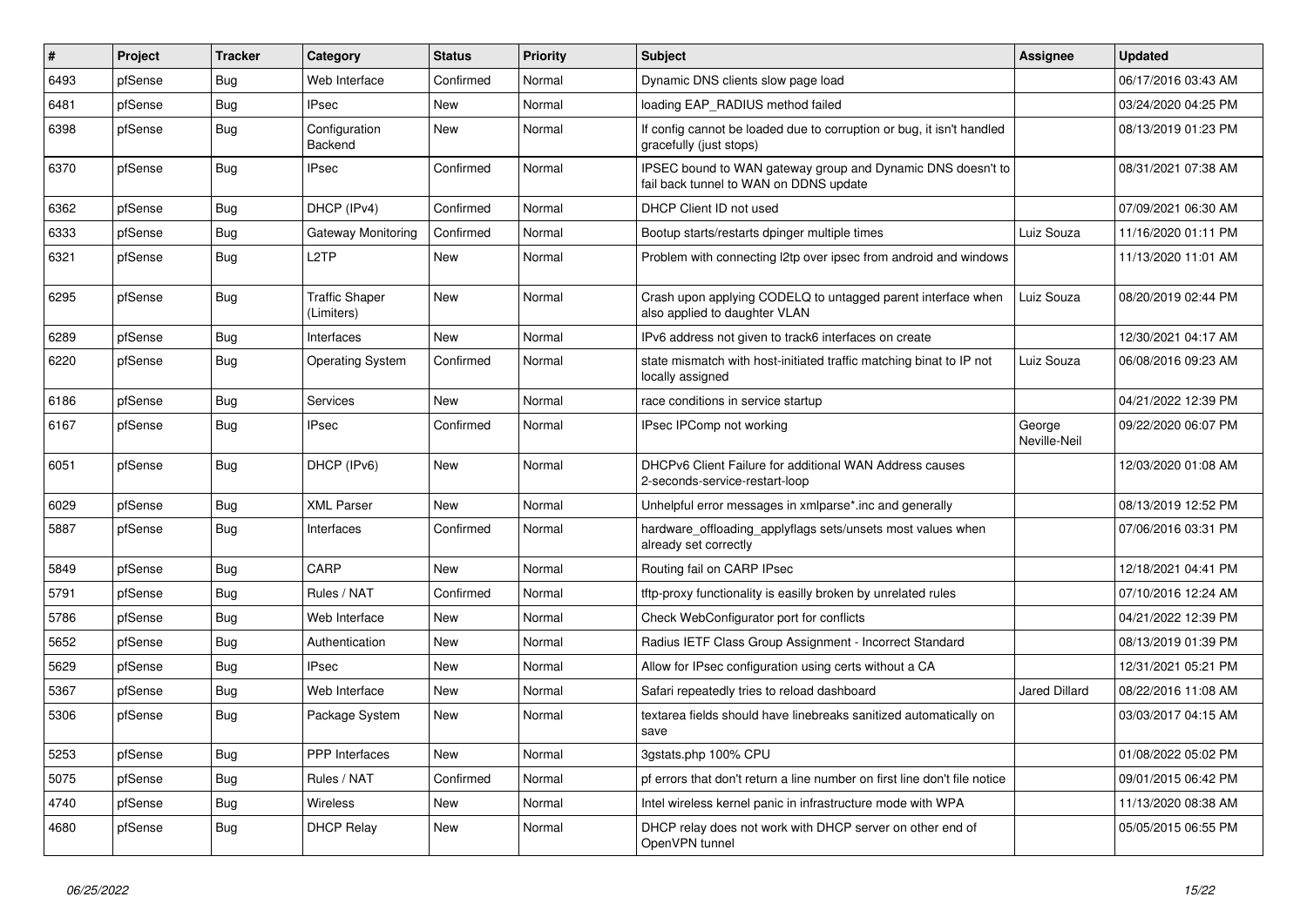| ∦    | Project | <b>Tracker</b> | Category                            | <b>Status</b> | <b>Priority</b> | <b>Subject</b>                                                                                                  | Assignee            | <b>Updated</b>      |
|------|---------|----------------|-------------------------------------|---------------|-----------------|-----------------------------------------------------------------------------------------------------------------|---------------------|---------------------|
| 4604 | pfSense | <b>Bug</b>     | <b>NTPD</b>                         | <b>New</b>    | Normal          | NTP time server entries may or may not work, depending upon<br>interfaces selected when configuring NTP service |                     | 12/11/2021 07:59 PM |
| 4500 | pfSense | Bug            | UPnP/NAT-PMP                        | Confirmed     | Normal          | Some miniupnp port mappings are not displayed in the Status<br>page                                             |                     | 04/25/2022 12:49 PM |
| 4479 | pfSense | Bug            | <b>Operating System</b>             | <b>New</b>    | Normal          | Firewall rules won't match GRE interface after applying IPSEC<br>transport encryption on GRE tunnel             | Luiz Souza          | 08/20/2021 08:46 AM |
| 4474 | pfSense | Bug            | Package System                      | Confirmed     | Normal          | IP address change triggers reload of all packages                                                               |                     | 02/13/2017 07:21 AM |
| 4467 | pfSense | Bug            | <b>Traffic Shaper</b><br>(ALTQ)     | <b>New</b>    | Normal          | Traffic Graphs shows wrong throughput when traffic shaping<br>enabled                                           |                     | 02/23/2015 05:31 PM |
| 4428 | pfSense | <b>Bug</b>     | Interfaces                          | Confirmed     | Normal          | Setting media option on em(4) leads to infinite link cycling                                                    |                     | 07/06/2016 12:45 AM |
| 4406 | pfSense | <b>Bug</b>     | <b>Operating System</b>             | Confirmed     | Normal          | ALTQ problems with wireless cloned interfaces                                                                   | Luiz Souza          | 11/19/2015 12:06 AM |
| 4345 | pfSense | <b>Bug</b>     | <b>Operating System</b>             | Confirmed     | Normal          | Traffic Shaping doesn't work with Xen netfront driver                                                           |                     | 12/31/2021 05:30 PM |
| 4154 | pfSense | Bug            | User Manager /<br>Privileges        | Confirmed     | Normal          | RADIUS authentication not working over IPv6                                                                     |                     | 04/21/2022 12:39 PM |
| 4061 | pfSense | Bug            | DHCP (IPv4)                         | Confirmed     | Normal          | dhcpd doesn't send client-hostname to peer, breaking DHCP lease<br>registrations w/HA                           |                     | 02/24/2017 08:58 PM |
| 3824 | pfSense | <b>Bug</b>     | <b>Traffic Shaper</b><br>(Limiters) | Confirmed     | Normal          | Limiters on bridge break traffic outside locally-configured IP<br>subnets                                       | Luiz Souza          | 11/03/2016 07:16 PM |
| 3796 | pfSense | Bug            | Diagnostics                         | Confirmed     | Normal          | States summary fails and is very slow with large state tables                                                   |                     | 12/11/2021 08:03 PM |
| 3771 | pfSense | <b>Bug</b>     | DHCP (IPv4)                         | <b>New</b>    | Normal          | Webinterface and dhcpdcrashes with 500+ static leases                                                           |                     | 08/21/2019 09:26 AM |
| 3706 | pfSense | Bug            | User Manager /<br>Privileges        | <b>New</b>    | Normal          | Permission order affects default page on limited accounts, but<br>can't reorder                                 |                     | 02/06/2016 04:10 AM |
| 3465 | pfSense | Bug            | <b>Traffic Shaper</b><br>(ALTQ)     | <b>New</b>    | Normal          | Editing Traffic Shaper queues causes status_queues.php error                                                    |                     | 02/19/2014 01:53 AM |
| 3404 | pfSense | Bug            | DHCP (IPv4)                         | <b>New</b>    | Normal          | DHCP Server Fails to Start on Interfaces that are Slow to Come<br><b>Online During Boot</b>                     |                     | 02/11/2014 05:09 PM |
| 3382 | pfSense | <b>Bug</b>     | <b>IGMP Proxy</b>                   | <b>New</b>    | Normal          | IGMPPROXY fails with more than 32 interfaces                                                                    |                     | 07/12/2016 11:01 PM |
| 3358 | pfSense | <b>Bug</b>     | Package System                      | <b>New</b>    | Normal          | new version of <include file=""> is not required during reinstall all</include>                                 |                     | 12/26/2014 12:13 PM |
| 3326 | pfSense | <b>Bug</b>     | <b>PPP</b> Interfaces               | <b>New</b>    | Normal          | IPv6 only PPPoE connection                                                                                      |                     | 11/18/2013 09:37 AM |
| 3312 | pfSense | <b>Bug</b>     | <b>IPsec</b>                        | New           | Normal          | Gateway on IPsec rules is not functional in pf                                                                  |                     | 01/28/2020 10:09 PM |
| 3132 | pfSense | <b>Bug</b>     | <b>Gateway Monitoring</b>           | In Progress   | Normal          | Gateway events for IPv6 affect IPv4 services and vice versa                                                     | <b>Viktor Gurov</b> | 05/10/2022 03:10 PM |
| 2367 | pfSense | Bug            | Rules / NAT                         | New           | Normal          | display negate rules in firewall_rules.php and evaluate when<br>added                                           |                     | 05/07/2012 06:11 PM |
| 2335 | pfSense | <b>Bug</b>     | <b>Operating System</b>             | New           | Normal          | IGMPProxy and CARP Results in System Instability Upon Reboot                                                    |                     | 07/19/2014 10:25 PM |
| 2308 | pfSense | Bug            | <b>Traffic Shaper</b><br>(ALTQ)     | New           | Normal          | HFSC WebUI doesn't check for "Bandwidth" setting                                                                |                     | 12/04/2012 07:12 PM |
| 2138 | pfSense | Bug            | RRD Graphs                          | New           | Normal          | RRD Wireless graph broken in BSS mode                                                                           |                     | 02/06/2016 04:59 AM |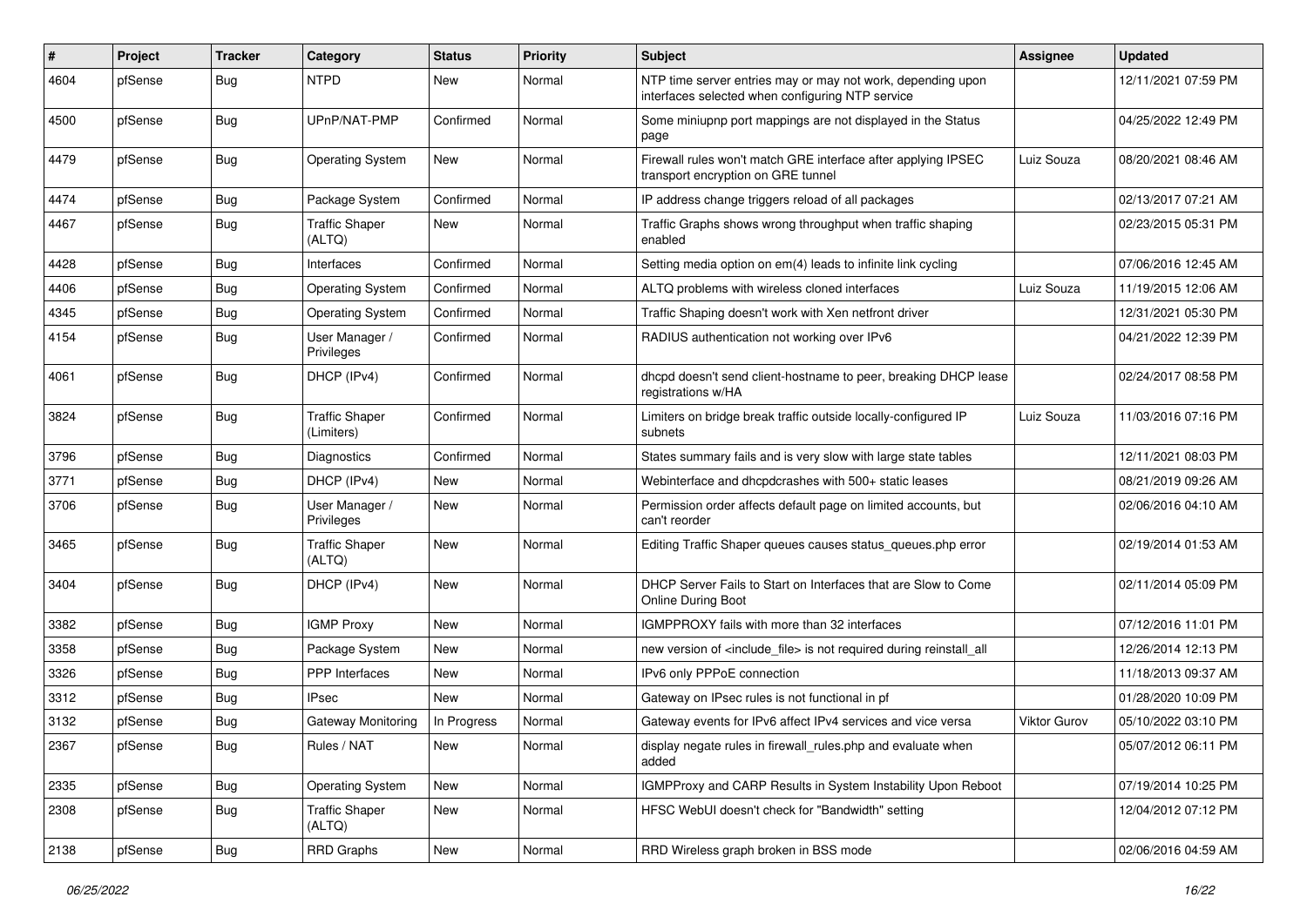| $\vert$ # | Project             | <b>Tracker</b> | Category                            | <b>Status</b> | <b>Priority</b> | <b>Subject</b>                                                                                                                          | <b>Assignee</b>              | <b>Updated</b>      |
|-----------|---------------------|----------------|-------------------------------------|---------------|-----------------|-----------------------------------------------------------------------------------------------------------------------------------------|------------------------------|---------------------|
| 1890      | pfSense             | Bug            | <b>Translations</b>                 | <b>New</b>    | Normal          | No gettext support in console scripts                                                                                                   |                              | 08/13/2019 12:24 PM |
| 1849      | pfSense             | <b>Bug</b>     | <b>Traffic Shaper</b><br>(ALTQ)     | <b>New</b>    | Normal          | Traffic shaper - By Queue view needs to show/use friendly inerface<br>names                                                             |                              | 01/10/2022 08:10 AM |
| 1848      | pfSense             | <b>Bug</b>     | <b>Traffic Shaper</b><br>(Limiters) | Confirmed     | Normal          | Limiters after policy routing has taken place do not behave<br>correctly                                                                |                              | 10/25/2014 09:18 PM |
| 1819      | pfSense             | Bug            | <b>DNS Resolver</b>                 | <b>New</b>    | Normal          | DNS Resolver Not Registering DHCP Server Specified Domain<br>Name                                                                       | Luiz Souza                   | 04/28/2022 01:53 PM |
| 1813      | pfSense             | <b>Bug</b>     | Rules / NAT                         | Confirmed     | Normal          | Static routes on WAN interfaces overridden by route-to for<br>firewall-initiated traffic                                                |                              | 11/09/2016 02:06 PM |
| 1675      | pfSense             | <b>Bug</b>     | <b>Captive Portal</b>               | <b>New</b>    | Normal          | Captive portal logout problems with pop-up blockers.                                                                                    | <b>Jared Dillard</b>         | 03/28/2016 01:37 PM |
| 1667      | pfSense             | Bug            | L <sub>2</sub> TP                   | <b>New</b>    | Normal          | L2TP server does not respond properly from a CARP VIP                                                                                   |                              | 12/11/2021 07:43 PM |
| 1186      | pfSense             | Bug            | <b>RRD Graphs</b>                   | Confirmed     | Normal          | When in pure routing mode the rrd graphs are blank                                                                                      |                              | 09/16/2015 04:31 PM |
| 13261     | pfSense<br>Packages | Bug            | sudo                                | Feedback      | Normal          | Input validation rejects empty "sudo" command list, but GUI text<br>says it can be empty                                                |                              | 06/24/2022 02:50 PM |
| 13202     | pfSense<br>Packages | Bug            | pfBlockerNG                         | <b>New</b>    | Normal          | Missing Protocols on IP Feed Groups Advanced<br>Inbound/Outbound Firewall Rule settings                                                 |                              | 05/23/2022 08:58 AM |
| 13194     | pfSense<br>Packages | <b>Bug</b>     | pfBlockerNG                         | <b>New</b>    | Normal          | Remove dead Malc0de feed                                                                                                                |                              | 05/23/2022 05:16 AM |
| 13154     | pfSense<br>Packages | Bug            | pfBlockerNG                         | Confirmed     | Normal          | pfBlocker causing excessive CPU load                                                                                                    |                              | 06/14/2022 01:14 PM |
| 13141     | pfSense<br>Packages | Bug            | squidguard                          | <b>New</b>    | Normal          | wrong page squidguard block                                                                                                             |                              | 05/09/2022 05:33 PM |
| 13128     | pfSense<br>Packages | Bug            | Zabbix                              | <b>New</b>    | Normal          | Zabbix Agent 6: HA Server Setup                                                                                                         |                              | 05/05/2022 01:55 AM |
| 13115     | pfSense<br>Packages | <b>Bug</b>     | <b>WireGuard</b>                    | Feedback      | Normal          | WireGuard panic due to KBI changes in "'udp_tun_func_t()'"                                                                              | Christian<br><b>McDonald</b> | 05/15/2022 10:47 AM |
| 13114     | pfSense<br>Packages | Bug            | <b>BIND</b>                         | Feedback      | Normal          | BIND calls rndc in rc_stop when named is not running                                                                                    | <b>Stuart Wyatt</b>          | 05/04/2022 12:41 PM |
| 13095     | pfSense<br>Packages | <b>Bug</b>     | Snort                               | Feedback      | Normal          | Snort VRT change in Shared Object Rules path name results in<br>failure to extract and update Snort Shared Object Rules when<br>enabled | <b>Bill Meeks</b>            | 04/25/2022 12:22 PM |
| 13073     | pfSense<br>Packages | <b>Bug</b>     | Squid                               | <b>New</b>    | Normal          | ClamAV - clamd dies with high CPU load and thus the C-ICAP of<br>squid-reverse proxy causes http:500 errors                             |                              | 04/19/2022 05:38 AM |
| 13053     | pfSense<br>Packages | <b>Bug</b>     | <b>ACME</b>                         | New           | Normal          | LoopiaAPI error handling                                                                                                                |                              | 05/05/2022 10:58 AM |
| 13045     | pfSense<br>Packages | Bug            | WireGuard                           | New           | Normal          | Firewall floating rules ignore WireGuard traffic                                                                                        |                              | 04/11/2022 09:40 AM |
| 13043     | pfSense<br>Packages | Bug            | <b>WireGuard</b>                    | <b>New</b>    | Normal          | OSPF over Wireguard interface doesn't populate neighbors after<br>reboot                                                                |                              | 04/11/2022 09:22 AM |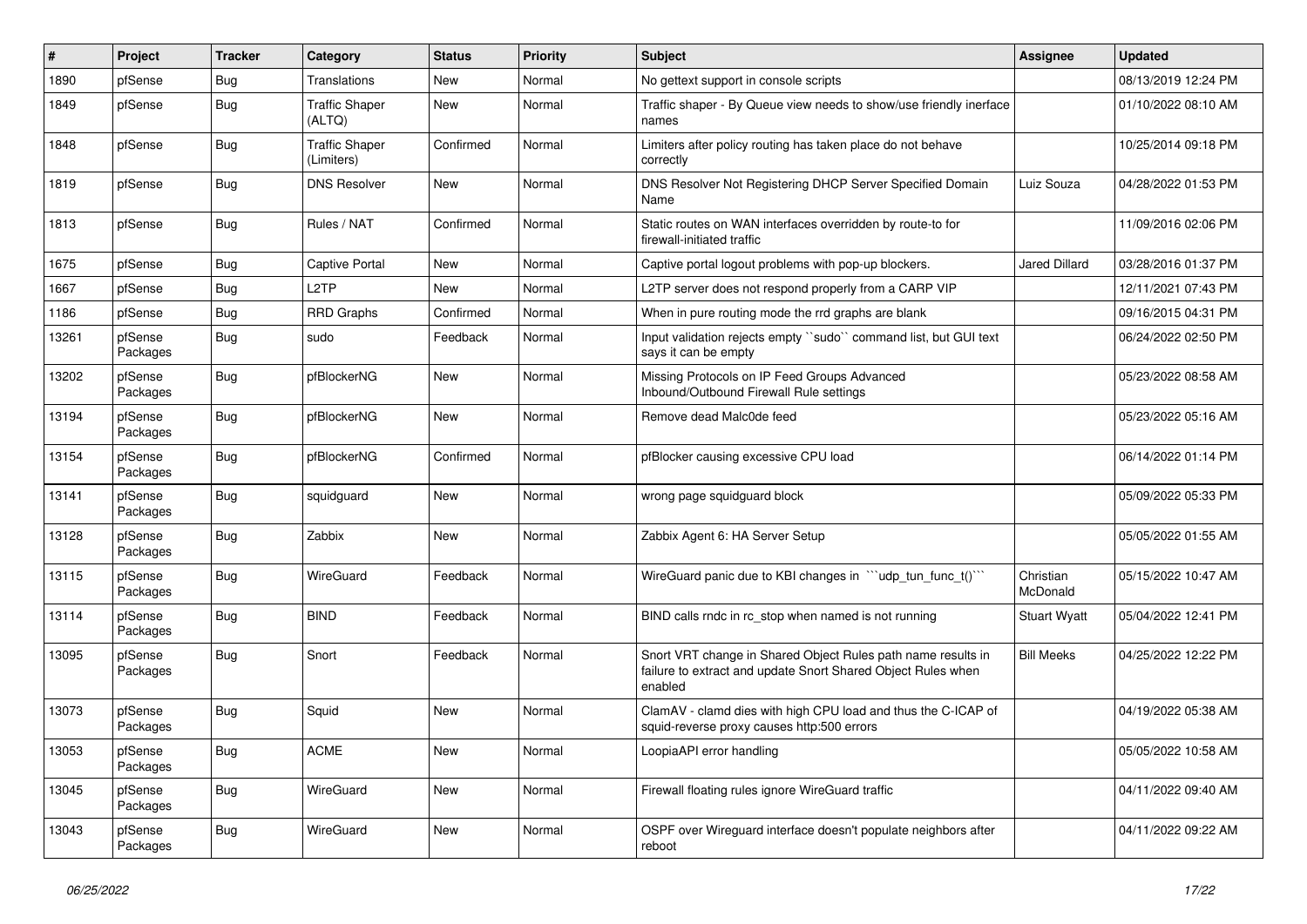| $\sharp$ | Project             | <b>Tracker</b> | Category    | <b>Status</b>                 | <b>Priority</b> | <b>Subject</b>                                                                                                                                                          | <b>Assignee</b>       | <b>Updated</b>      |
|----------|---------------------|----------------|-------------|-------------------------------|-----------------|-------------------------------------------------------------------------------------------------------------------------------------------------------------------------|-----------------------|---------------------|
| 13034    | pfSense<br>Packages | <b>Bug</b>     | Zabbix      | Feedback                      | Normal          | Zabbix6 Agent and Proxy fail to set the PSK from the web GUI in<br>its conf files                                                                                       | <b>Viktor Gurov</b>   | 04/06/2022 11:59 AM |
| 13022    | pfSense<br>Packages | Bug            | haproxy     | Feedback                      | Normal          | HAProxy - Sub Frontends ignore Client verification CA certificates                                                                                                      |                       | 04/06/2022 12:55 PM |
| 13018    | pfSense<br>Packages | Bug            | pfBlockerNG | <b>New</b>                    | Normal          | TLD and DNSBL Safesearch DOH conflict disables TLD block<br>when conflicting DOH FQDN is deselected or whitelisted                                                      |                       | 04/01/2022 05:59 PM |
| 12982    | pfSense<br>Packages | <b>Bug</b>     | FreeRADIUS  | New                           | Normal          | FreeRadius RadReply table entries missing from pf                                                                                                                       |                       | 06/19/2022 05:38 PM |
| 12965    | pfSense<br>Packages | <b>Bug</b>     | <b>FRR</b>  | <b>Pull Request</b><br>Review | Normal          | FRR BFD peer configuration is handled incorrectly in some cases                                                                                                         | <b>Viktor Gurov</b>   | 03/22/2022 08:04 AM |
| 12956    | pfSense<br>Packages | Bug            | Suricata    | Confirmed                     | Normal          | suricata fails to use pcre in SID management (e.g. dropsid.conf)                                                                                                        |                       | 04/05/2022 12:52 PM |
| 12951    | pfSense<br>Packages | Bug            | <b>FRR</b>  | Feedback                      | Normal          | FRR cannot remove IPv6 routes                                                                                                                                           |                       | 03/22/2022 09:24 PM |
| 12924    | pfSense<br>Packages | Bug            | WireGuard   | <b>New</b>                    | Normal          | <b>DNS Resolver WireGuard ACL Inconsistency</b>                                                                                                                         | Christian<br>McDonald | 04/10/2022 10:36 AM |
| 12916    | pfSense<br>Packages | Bug            | pfBlockerNG | <b>New</b>                    | Normal          | pfBlockerNG-devel cron job does not trigger xmlrpc sync                                                                                                                 | <b>Viktor Gurov</b>   | 04/11/2022 12:55 PM |
| 12907    | pfSense<br>Packages | Bug            | PIMD        | Feedback                      | Normal          | PIMD: Nonexistent interfaces should be hidden/disabled in<br>pimd.conf before bringing up the service                                                                   |                       | 03/07/2022 03:51 PM |
| 12899    | pfSense<br>Packages | Bug            | Suricata    | New                           | Normal          | Suricata doesn't honor Pass List                                                                                                                                        |                       | 03/04/2022 01:22 PM |
| 12869    | pfSense<br>Packages | Bug            | <b>BIND</b> | Feedback                      | Normal          | Bind DNS Package AAAA filtering Broken on new ZFS Installs                                                                                                              | <b>Viktor Gurov</b>   | 03/09/2022 12:38 PM |
| 12845    | pfSense<br>Packages | Bug            | softflowd   | <b>New</b>                    | Normal          | softflowd wrong vlan tag                                                                                                                                                |                       | 02/21/2022 10:40 AM |
| 12822    | pfSense<br>Packages | <b>Bug</b>     | pfBlockerNG | New                           | Normal          | IPv4 Source ASN format not working                                                                                                                                      |                       | 02/18/2022 10:47 AM |
| 12767    | pfSense<br>Packages | Bug            | Avahi       | <b>New</b>                    | Normal          | `Package radavahi-daemon does does not exist in current<br>pfSense version and it has been removed``` message on pfSense<br>2.7 restore                                 |                       | 02/07/2022 11:28 AM |
| 12760    | pfSense<br>Packages | Bug            | WireGuard   | <b>New</b>                    | Normal          | Link-local addresses disallowed on Wireguard interfaces                                                                                                                 | Christian<br>McDonald | 02/07/2022 03:50 AM |
| 12751    | pfSense<br>Packages | Bug            | <b>FRR</b>  | New                           | Normal          | Improve FRR route restoration after gateway events                                                                                                                      |                       | 02/06/2022 11:07 PM |
| 12742    | pfSense<br>Packages | Bug            | FreeRADIUS  | Feedback                      | Normal          | freeRADIUS virtual-server-default: modules dailycounter,<br>monthlycounter, noresetcounter, expire_on_login in authorize<br>section prevent virtual server from loading |                       | 03/01/2022 12:45 PM |
| 12706    | pfSense<br>Packages | Bug            | pfBlockerNG | Feedback                      | Normal          | pfBlockerNG and unbound does not work after switching /var to<br>RAM disk                                                                                               | <b>Viktor Gurov</b>   | 03/24/2022 10:47 AM |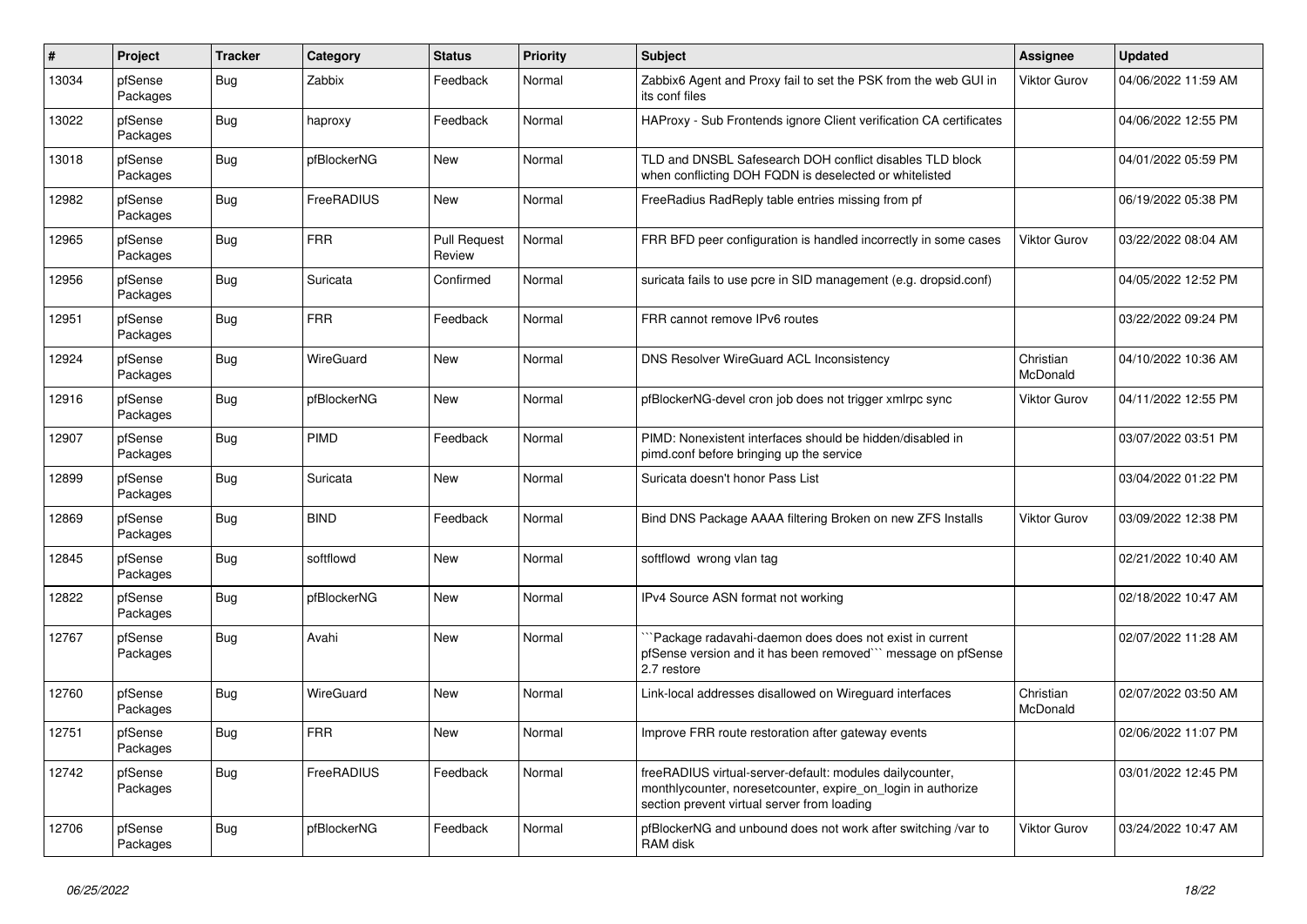| #     | Project             | <b>Tracker</b> | Category                 | <b>Status</b>                 | <b>Priority</b> | <b>Subject</b>                                                                                | Assignee            | <b>Updated</b>      |
|-------|---------------------|----------------|--------------------------|-------------------------------|-----------------|-----------------------------------------------------------------------------------------------|---------------------|---------------------|
| 12683 | pfSense<br>Packages | Bug            | Snort                    | Feedback                      | Normal          | snort get vpns list() does not include OpenVPN CSO                                            | Viktor Gurov        | 02/15/2022 10:47 AM |
| 12670 | pfSense<br>Packages | Bug            | <b>ACME</b>              | New                           | Normal          | ACME package writes credentials to system log                                                 | Viktor Gurov        | 03/07/2022 10:58 AM |
| 12667 | pfSense<br>Packages | Bug            | WireGuard                | <b>New</b>                    | Normal          | Firewall Crashed After Upgrading Wireguard                                                    |                     | 01/07/2022 09:18 AM |
| 12655 | pfSense<br>Packages | Bug            | Telegraf                 | New                           | Normal          | telegraf, wireguard plugin failing                                                            |                     | 12/30/2021 05:51 PM |
| 12623 | pfSense<br>Packages | Bug            | <b>ACME</b>              | New                           | Normal          | acme.sh package   DNS-ISPConfig settings                                                      | <b>Viktor Gurov</b> | 03/10/2022 03:42 PM |
| 12538 | pfSense<br>Packages | <b>Bug</b>     | PIMD                     | New                           | Normal          | PIMD sub-interface bug                                                                        |                     | 11/20/2021 09:44 PM |
| 12507 | pfSense<br>Packages | Bug            | softflowd                | <b>Pull Request</b><br>Review | Normal          | Add support for bi-directional flows in softflowd                                             |                     | 11/11/2021 03:53 AM |
| 12506 | pfSense<br>Packages | Bug            | Suricata                 | Feedback                      | Normal          | Only selected instance is restarted on suppress list change                                   | <b>Viktor Gurov</b> | 12/01/2021 04:43 AM |
| 12475 | pfSense<br>Packages | Bug            | OpenVPN Client<br>Export | Feedback                      | Normal          | OpenVPN Client Export does not show certificate without private<br>key                        | Jim Pingle          | 02/17/2022 08:24 AM |
| 12444 | pfSense<br>Packages | Bug            | ntop                     | <b>New</b>                    | Normal          | ntopng throws errors when viewing single host                                                 |                     | 10/11/2021 12:39 PM |
| 12423 | pfSense<br>Packages | Bug            | pfBlockerNG              | Feedback                      | Normal          | Dashboard shows "SQLite database missing, Force Reload<br>DNSBL to recover!"                  |                     | 12/31/2021 01:06 PM |
| 12414 | pfSense<br>Packages | Bug            | pfBlockerNG              | Feedback                      | Normal          | DNSBL SafeSearch page displays input validation error if DoH /<br>DoT blocking is not enabled |                     | 12/30/2021 02:49 PM |
| 12338 | pfSense<br>Packages | Bug            | <b>RRD Summary</b>       | New                           | Normal          | RRD Summary does not report data on 3100                                                      |                     | 04/15/2022 02:54 PM |
| 12330 | pfSense<br>Packages | <b>Bug</b>     | pfBlockerNG              | Feedback                      | Normal          | pfBlockerNG devel creating invalid NAT rules on boot                                          |                     | 04/21/2022 12:40 PM |
| 12322 | pfSense<br>Packages | Bug            | Suricata                 | Feedback                      | Normal          | Suricata creates invalid HOME_NET entries                                                     | <b>Viktor Gurov</b> | 09/10/2021 11:42 AM |
| 12286 | pfSense<br>Packages | Bug            | FreeRADIUS               | New                           | Normal          | Add support for ntlm auth in LDAP                                                             |                     | 08/20/2021 08:27 AM |
| 12260 | pfSense<br>Packages | <b>Bug</b>     | ntop                     | <b>New</b>                    | Normal          | Update popup and version missmatch?                                                           |                     | 01/08/2022 05:53 AM |
| 12258 | pfSense<br>Packages | Bug            | WireGuard                | Feedback                      | Normal          | Copy key buttons only work in HTTPS mode                                                      |                     | 02/03/2022 04:57 AM |
| 12206 | pfSense<br>Packages | <b>Bug</b>     | NET-SNMP                 | Feedback                      | Normal          | Certificate Manager page doesn't show Net-SNMP used<br>certificates                           | Viktor Gurov        | 12/30/2021 09:40 AM |
| 12188 | pfSense<br>Packages | Bug            | OpenVPN Client<br>Export | New                           | Normal          | client export breaks multi remote configurations                                              |                     | 10/02/2021 05:58 PM |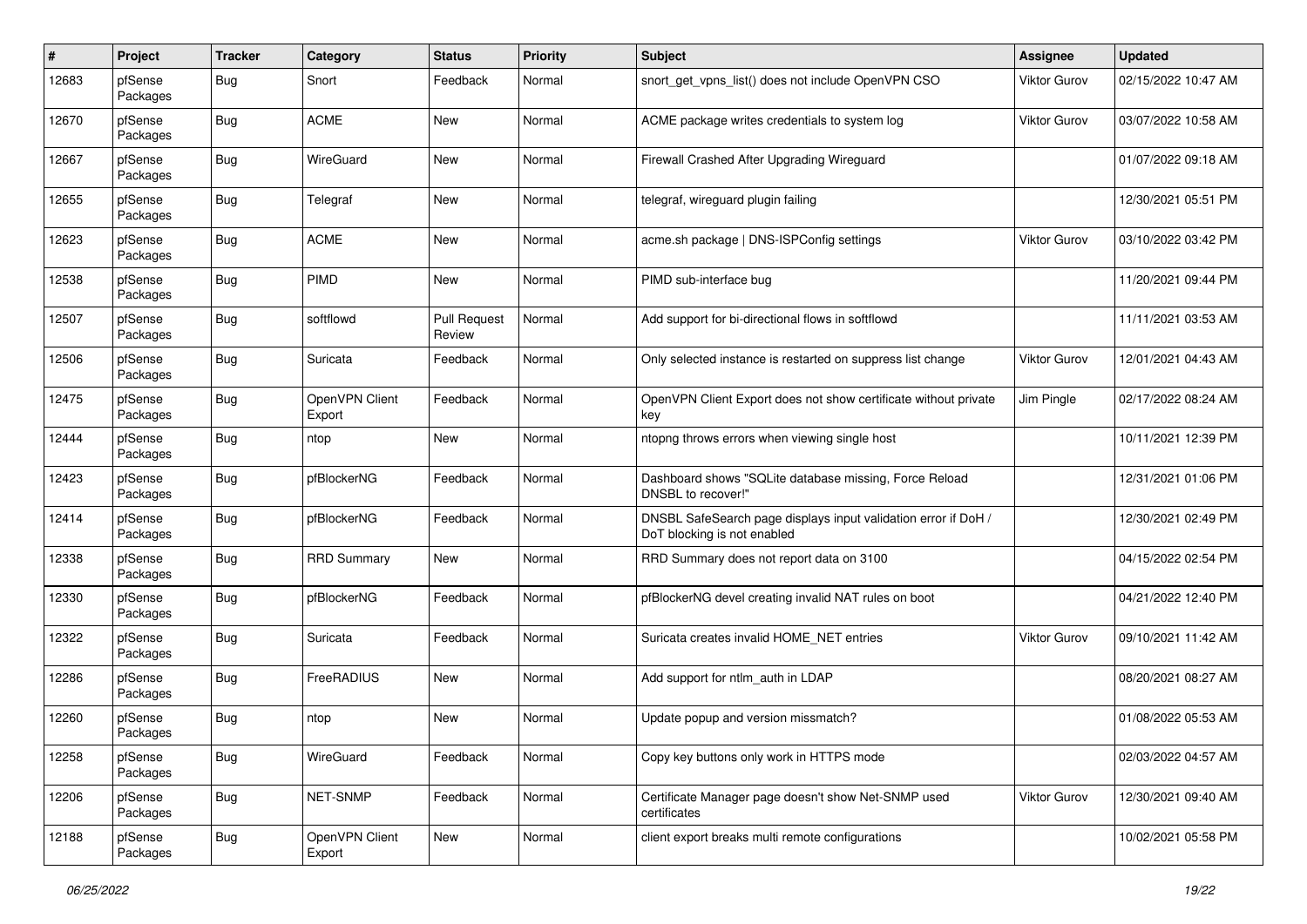| #     | Project             | <b>Tracker</b> | Category                    | <b>Status</b> | <b>Priority</b> | <b>Subject</b>                                                    | Assignee            | <b>Updated</b>      |
|-------|---------------------|----------------|-----------------------------|---------------|-----------------|-------------------------------------------------------------------|---------------------|---------------------|
| 12167 | pfSense<br>Packages | Bug            | <b>FRR</b>                  | Feedback      | Normal          | BGP TCP setkey not set if neighbor is in peer group               | Viktor Gurov        | 09/16/2021 09:38 AM |
| 12130 | pfSense<br>Packages | <b>Bug</b>     | Zeek                        | New           | Normal          | Zeek fails to start                                               |                     | 07/15/2021 02:00 AM |
| 12126 | pfSense<br>Packages | <b>Bug</b>     | FreeRADIUS                  | <b>New</b>    | Normal          | freeradius3 0.15.7_31                                             |                     | 10/11/2021 08:21 AM |
| 12114 | pfSense<br>Packages | <b>Bug</b>     | syslog-ng                   | Feedback      | Normal          | syslog-ng only binds to the last specified interface              |                     | 04/21/2022 12:40 PM |
| 12101 | pfSense<br>Packages | <b>Bug</b>     | arpwatch                    | Assigned      | Normal          | ArpWatch Suppression Mac for "flip-flop" not suppressing          | <b>Viktor Gurov</b> | 10/09/2021 07:19 PM |
| 12084 | pfSense<br>Packages | Bug            | <b>FRR</b>                  | New           | Normal          | libfrr.so.0 error on SG-1100                                      |                     | 06/26/2021 08:22 AM |
| 12073 | pfSense<br>Packages | <b>Bug</b>     | NET-SNMP                    | Feedback      | Normal          | netsnmptrapd.conf syntax is wrong                                 |                     | 04/21/2022 12:40 PM |
| 12036 | pfSense<br>Packages | <b>Bug</b>     | Zabbix                      | Feedback      | Normal          | Certificate Manager page do not show Zabbix used certificates     | Viktor Gurov        | 07/15/2021 11:46 AM |
| 12033 | pfSense<br>Packages | <b>Bug</b>     | pfBlockerNG                 | <b>New</b>    | Normal          | maxmindb and _sqlite3 modules not found                           |                     | 10/01/2021 04:42 AM |
| 12009 | pfSense<br>Packages | <b>Bug</b>     | Zabbix                      | <b>New</b>    | Normal          | Zabbix Agent starts twice by /etc/rc.start_packages               |                     | 06/08/2021 01:35 AM |
| 11997 | pfSense<br>Packages | <b>Bug</b>     | <b>IPsec Profile Wizard</b> | <b>New</b>    | Normal          | Add Support for Android Strongswan Profiles in the Profile Wizard | Jim Pingle          | 07/10/2021 07:51 PM |
| 11980 | pfSense<br>Packages | <b>Bug</b>     | FreeRADIUS                  | Feedback      | Normal          | EAP does not work with SQL backend                                |                     | 07/21/2021 07:24 AM |
| 11970 | pfSense<br>Packages | <b>Bug</b>     | Coreboot                    | New           | Normal          | Netgate Firmware Upgrade Doesn't Work on XG-2758                  |                     | 04/21/2022 12:39 PM |
| 11961 | pfSense<br>Packages | <b>Bug</b>     | <b>FRR</b>                  | Feedback      | Normal          | FRR OSPF add unwanted area 0 authentication to router ospf        | Viktor Gurov        | 09/16/2021 10:25 PM |
| 11937 | pfSense<br>Packages | <b>Bug</b>     | haproxy                     | Feedback      | Normal          | HAproxy "Use Client-IP" option breaks Captive Portal              | Viktor Gurov        | 06/22/2021 08:48 AM |
| 11898 | pfSense<br>Packages | <b>Bug</b>     | apcupsd                     | New           | Normal          | PHP error from apcupsd dashboard widget                           |                     | 05/07/2021 09:12 AM |
| 11848 | pfSense<br>Packages | <b>Bug</b>     | Squid                       | <b>New</b>    | Normal          | Issue with squid cache download speed                             |                     | 04/23/2021 09:30 PM |
| 11847 | pfSense<br>Packages | <b>Bug</b>     | <b>FRR</b>                  | Feedback      | Normal          | Filters not applied to PEER Groups                                | Viktor Gurov        | 07/30/2021 07:45 PM |
| 11841 | pfSense<br>Packages | <b>Bug</b>     | <b>FRR</b>                  | <b>New</b>    | Normal          | FRR access lists default bahavior changed to permit by default    |                     | 04/22/2021 09:52 AM |
| 11836 | pfSense<br>Packages | <b>Bug</b>     | <b>FRR</b>                  | Assigned      | Normal          | FRR ACCEPTFILTER unstable                                         | Viktor Gurov        | 02/14/2022 07:20 AM |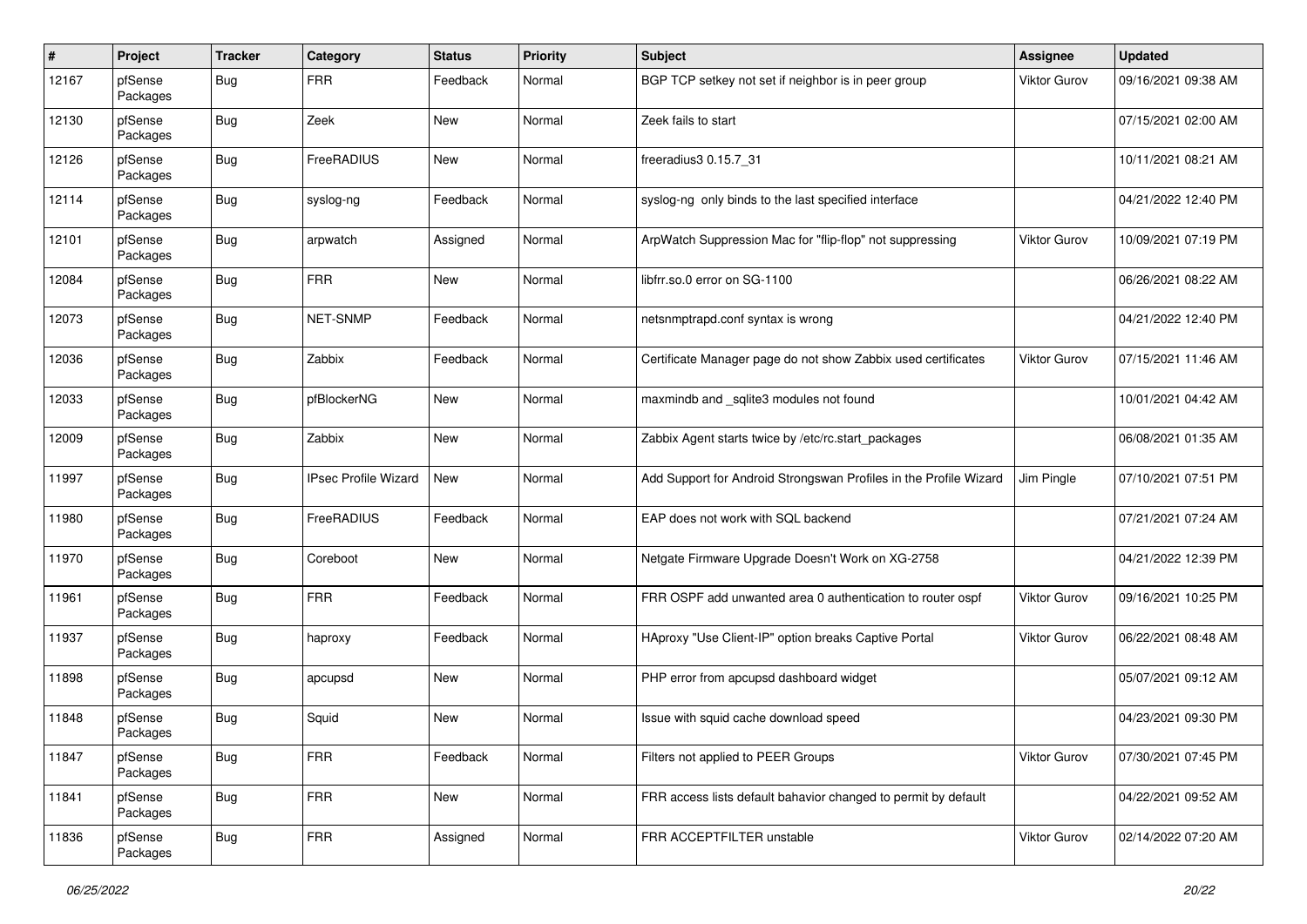| $\pmb{\#}$ | Project             | <b>Tracker</b> | Category                     | <b>Status</b> | Priority | Subject                                                                         | Assignee            | <b>Updated</b>      |
|------------|---------------------|----------------|------------------------------|---------------|----------|---------------------------------------------------------------------------------|---------------------|---------------------|
| 11835      | pfSense<br>Packages | <b>Bug</b>     | <b>FRR</b>                   | New           | Normal   | FRR OSPF redistributed connected routes disappearing                            |                     | 04/22/2021 07:11 AM |
| 11802      | pfSense<br>Packages | Bug            | FreeRADIUS                   | New           | Normal   | FreeRADIUS sync                                                                 |                     | 05/10/2021 04:18 AM |
| 11797      | pfSense<br>Packages | Bug            | <b>Status Traffic Totals</b> | New           | Normal   | Traffic Totals lost upon reboot when using a ramdisk for /var and<br>/tmp       | John Cornwell       | 04/10/2021 06:27 PM |
| 11763      | pfSense<br>Packages | Bug            | Status_Monitoring            | <b>New</b>    | Normal   | Traffic graphs refresh issue                                                    |                     | 05/03/2021 09:44 AM |
| 11756      | pfSense<br>Packages | Bug            | haproxy                      | Feedback      | Normal   | HaProxy does not transfer backend states during reload                          | Viktor Gurov        | 07/14/2021 01:21 PM |
| 11746      | pfSense<br>Packages | Bug            | FreeRADIUS                   | Feedback      | Normal   | Second LDAP server configuration misses the ipaNThash control<br>attribute      | Viktor Gurov        | 07/14/2021 01:44 PM |
| 11742      | pfSense<br>Packages | Bug            | Suricata                     | New           | Normal   | Blocking / Unblocking is not working correctly.                                 |                     | 09/01/2021 11:08 AM |
| 11693      | pfSense<br>Packages | Bug            | <b>FRR</b>                   | Feedback      | Normal   | IPv6 static routing fails                                                       | Viktor Gurov        | 04/26/2022 08:50 AM |
| 11681      | pfSense<br>Packages | Bug            | <b>FRR</b>                   | Feedback      | Normal   | FRR generates invalid BFD configuration after removing interfaces               | <b>Viktor Gurov</b> | 07/14/2021 04:40 PM |
| 11610      | pfSense<br>Packages | Bug            | NET-SNMP                     | <b>New</b>    | Normal   | NET-SNMP is not setting the correct permissions on AgentX                       |                     | 06/28/2021 07:54 AM |
| 11592      | pfSense<br>Packages | Bug            | node_exporter                | New           | Normal   | Node exporter can not read system statistics                                    |                     | 10/15/2021 09:37 PM |
| 11525      | pfSense<br>Packages | Bug            | Suricata                     | <b>New</b>    | Normal   | pfsense 2.5.0 release version for vlan issue to suricata                        |                     | 11/11/2021 08:16 AM |
| 11522      | pfSense<br>Packages | Bug            | Zabbix                       | New           | Normal   | fping6 error                                                                    |                     | 02/24/2021 07:13 AM |
| 11515      | pfSense<br>Packages | Bug            | node exporter                | Feedback      | Normal   | node exporter 0.18.1 1 - Unable to interact or start the service<br>from web ui | Viktor Gurov        | 07/14/2021 12:37 PM |
| 11491      | pfSense<br>Packages | Bug            | haproxy                      | Feedback      | Normal   | haproxy-devel v0.62_2 - startup error 'httpchk'                                 | <b>Viktor Gurov</b> | 06/22/2021 08:46 AM |
| 11479      | pfSense<br>Packages | Bug            | snmptt                       | New           | Normal   | snmptt 1.4.2 does not work in daemon mode                                       |                     | 02/20/2021 04:37 PM |
| 11477      | pfSense<br>Packages | Bug            | <b>FRR</b>                   | Feedback      | Normal   | FRR does not recognize some BFD options                                         | Viktor Gurov        | 02/26/2021 10:52 PM |
| 11434      | pfSense<br>Packages | Bug            | squidguard                   | Feedback      | Normal   | SquidGuard over 1.16.18 11                                                      |                     | 04/21/2022 12:40 PM |
| 11414      | pfSense<br>Packages | Bug            | pfBlockerNG                  | New           | Normal   | Enabling feed "Public_DNS4_all" breaks some Google services                     |                     | 02/13/2021 02:46 AM |
| 11404      | pfSense<br>Packages | <b>Bug</b>     | <b>FRR</b>                   | Feedback      | Normal   | Incorrect prefix/access lists migration on update                               | Viktor Gurov        | 02/18/2021 09:49 AM |